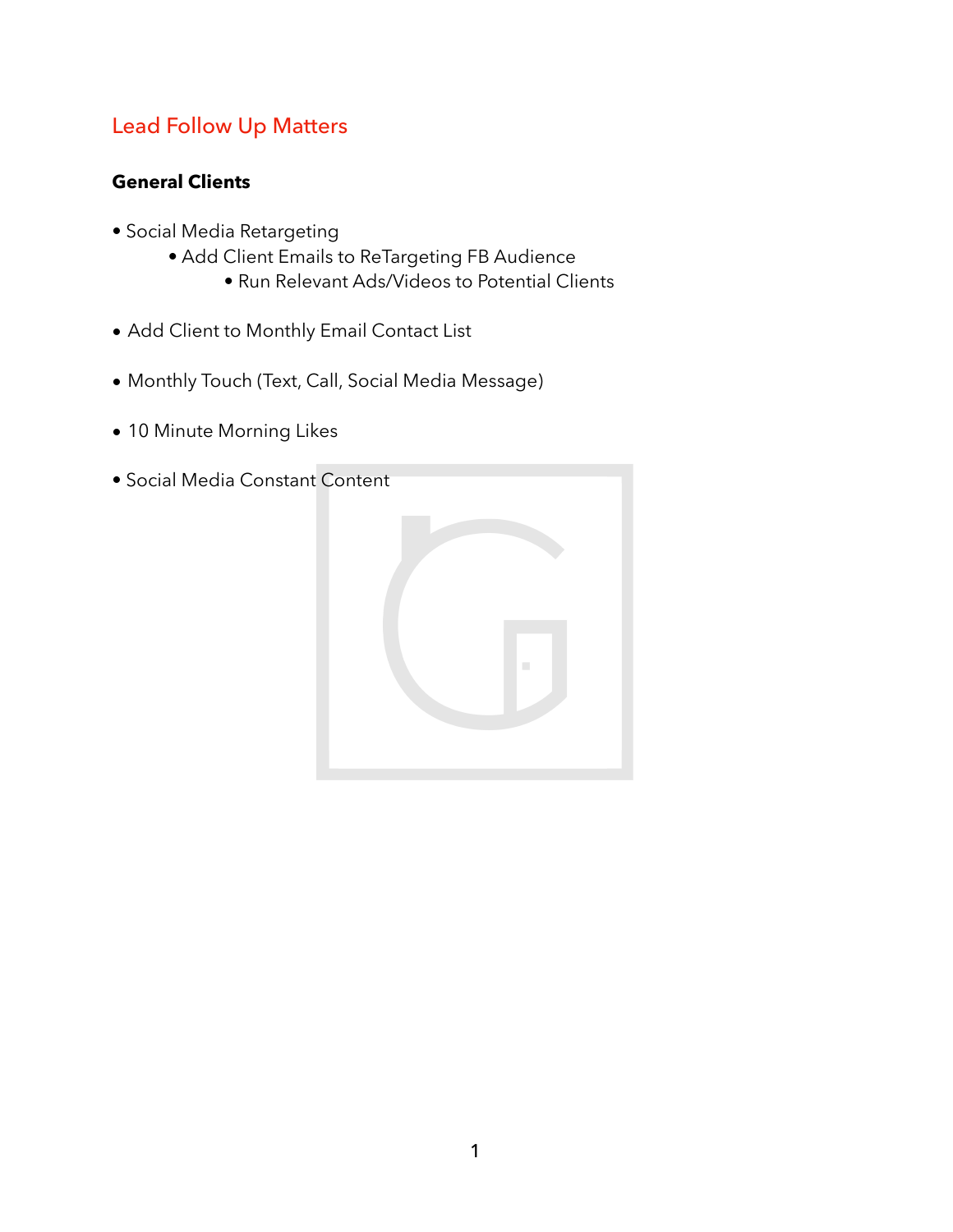## **Withdrawn/Expired**

- After Completion of 1st Calling Session to Potential Clients
	- If Meeting Set Immediately Send Following Email

### **Date**

## **Client Name,**

It was good talking with you. I'm happy that I'll be able to come out, see your home, get to know more about your motivations to sell, find out more about why you feel your home didn't sell when it was previously listed, and share our systems. Systems, marketing, results, they all matter. You'll see just how seriously we take them all when go over the details.

In the meanwhile, here is a link to our Listing Guide: **http://bit.ly/2019GerdesListingGuide** 

Go through it and note any questions you have before we meet.

I'll see you **Date & Time.** 

**Agent Name** Long & Foster Real Estate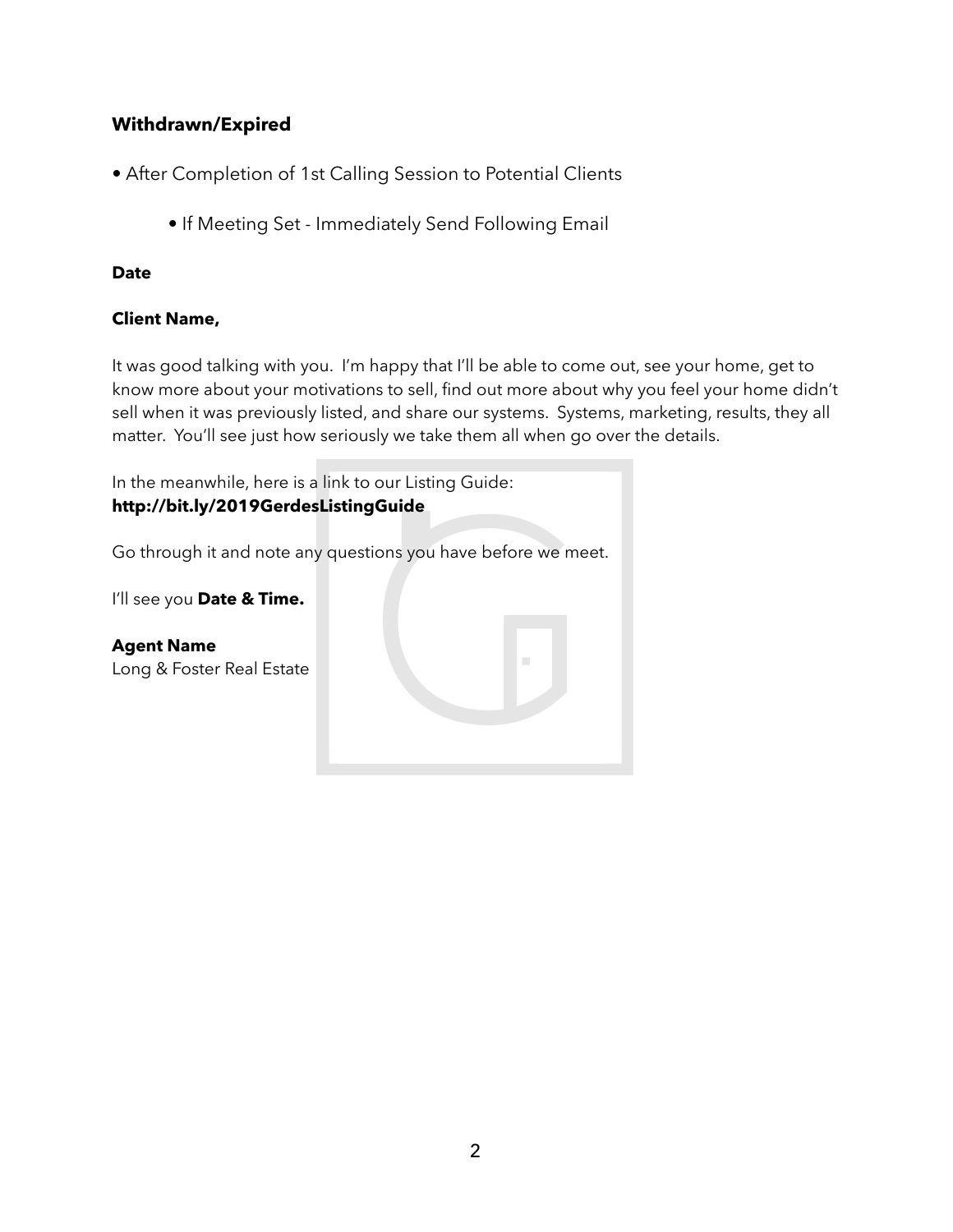- If No Meeting Set (Continue Each Step Until Meeting Set or Given "No"):
	- Same Day as Calls Send the Following Email

## **Date**

## **Client Name,**

We reached out today but unfortunately wasn't able to catch you. We're sure that at a time like this, when you trusted that your home would sell, and it didn't, you are most likely feeling a bit frustrated. Not to mention, there are surely phone calls rolling in from agents promising you everything that your first agent did.

**Here's what we know, any agent can give you a price, share MLS info and ask you to let them list your home. We however aren't just any agents. Collectively, we have over 27 years of sales & customer service experience, last year, we were the #1 Rookie Agents in the entire country, companywide, this year we have been and still are the #1 overall agents in the Annapolis office of Long & Foster Real Estate in units sold, featured in several magazines, and on and on.** 

The point, success matters, systems matter, marketing matters, results matter. We know this and we freely share exactly what we do to sell your home when others simply couldn't.

Reach out and schedule an initial consultation with us where we'll be able to see your home, get to know more about your motivations to sell, find out more about why you feel your home didn't sell when it was previously listed, and share our the success, systems, marketing and results we bring. You'll see how seriously we take them all when we sit to go over the details.

## **In the meanwhile, here is a link to our "What to do When Your Home Doesn't Sell" Guide. Go through it and note any questions you have before we meet.**

#### **http://bit.ly/WhatToDoWhenYourHomeDoesntSell**

We are looking forward to hearing from you and seeing you soon.

## **Agent Name**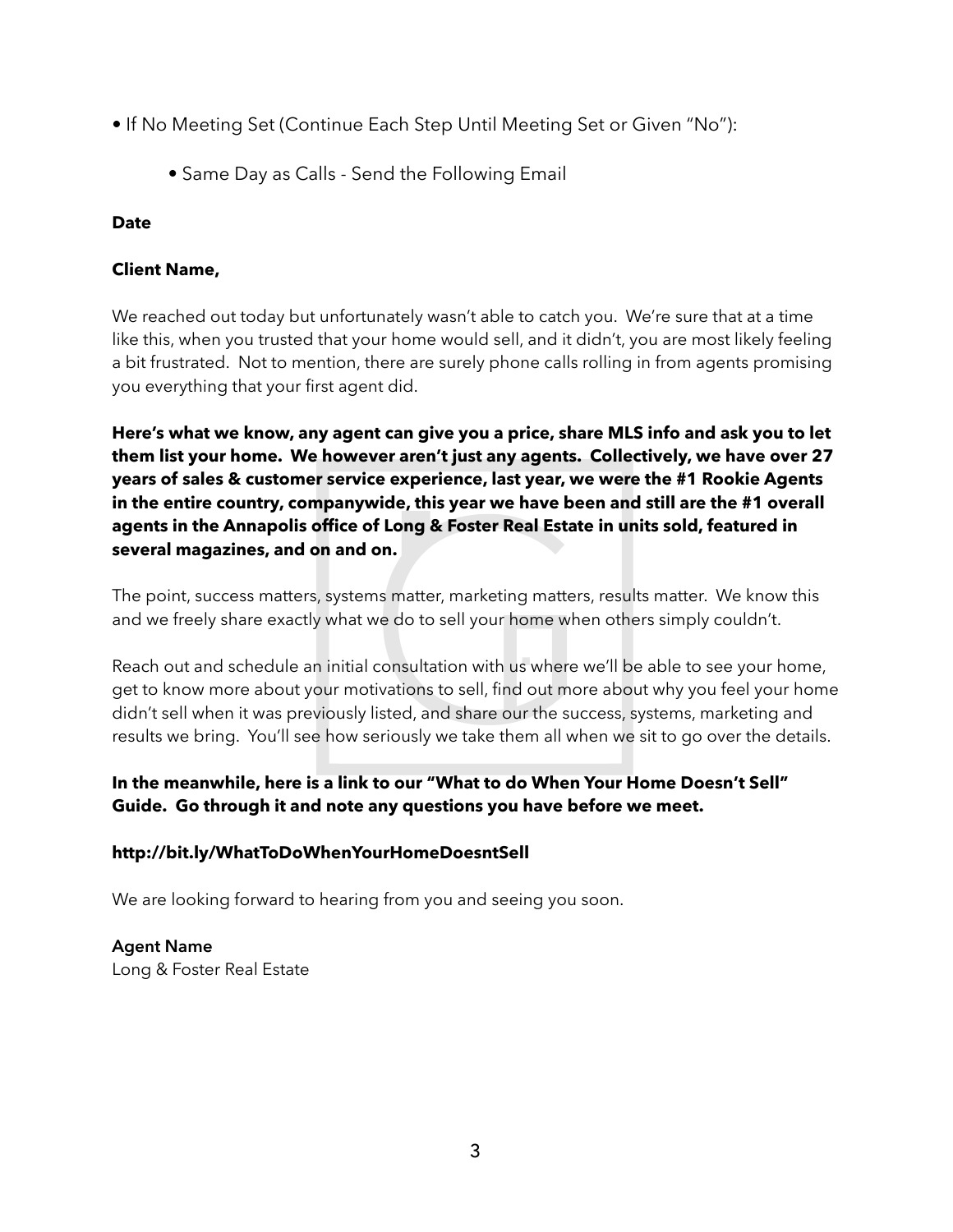- Day 2 Call Client Again
	- Social Media Retargeting
		- Add Client Emails to "Withdrawn/Expired" ReTargeting FB Audiences
		- Run/Send Relevant Ads/Videos to Potential Clients
- Day 2 Send "Sell" Postcard
- Day 3 Call Client Again
- Day 4 Send Client Video Text Message w/ General Synopsis of Letter Below
- Day 5 Send Hand Written Card with Info Below:

## **Client Name,**

We've been working on reaching you, but unfortunately haven't heard back. We know you're swamped and calls are coming in with agents promising you the stars, but we are confident, based on our track record, client list and buyer pool, that we are the ones that will sell your home and eliminate your stress.

Call us.

| <b>Agent Name</b><br>Long & Foster Real Estate | п |
|------------------------------------------------|---|
| • Day 6 - Send the Following Email             |   |

#### **Client Name,**

Are you no longer interested in getting your home sold before the end of the year? If not, please email or text us letting us know.

#### **Agent Name**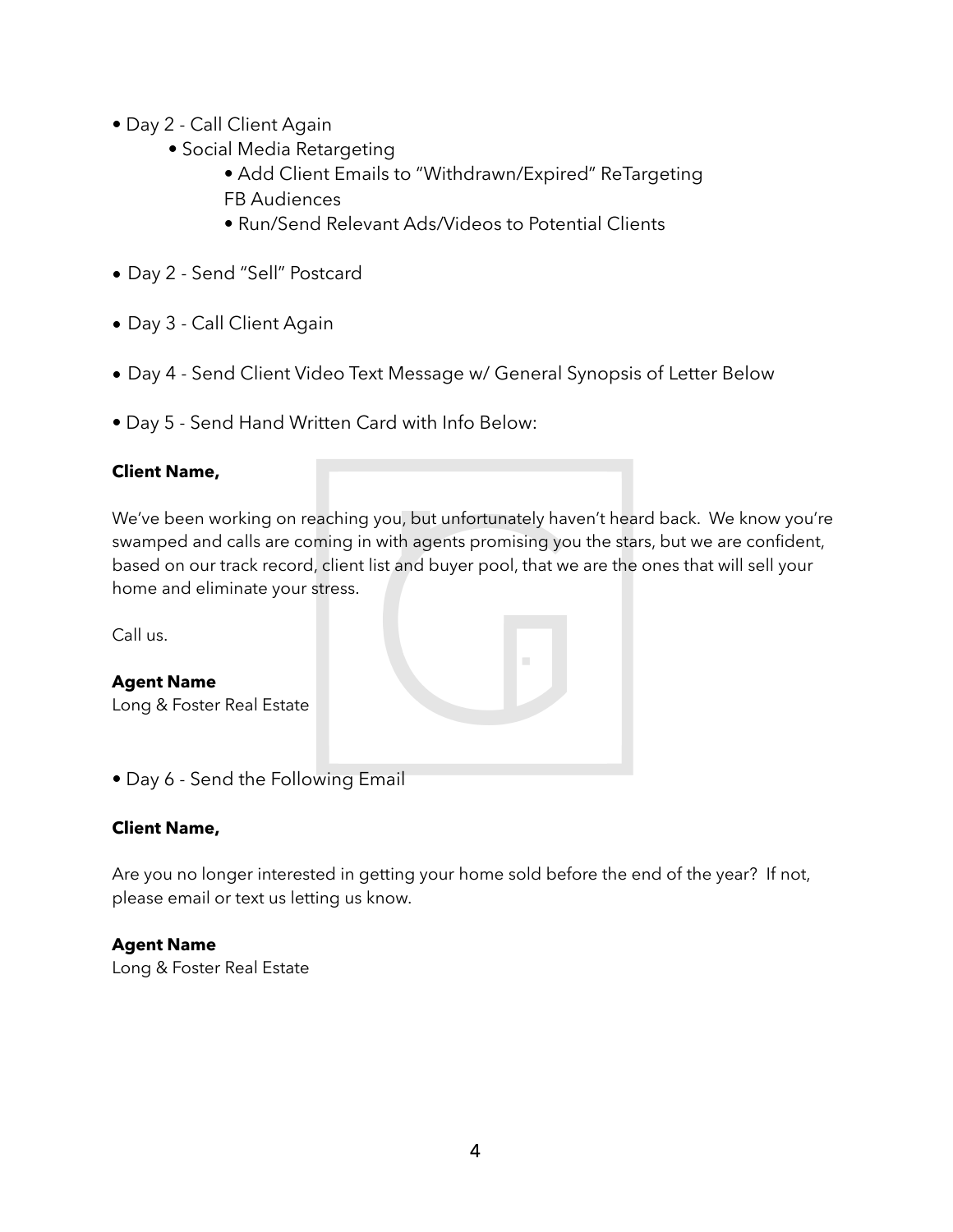- Go to House and Deliver the following:
	- Listing Guide
	- "What to do When Your Home Doesn't Sell" Guide
	- Business Card (2)
	- Zillow Map of All Sales
- Every 7 to 10 Days Call/Text Potential Client Until Told "No"

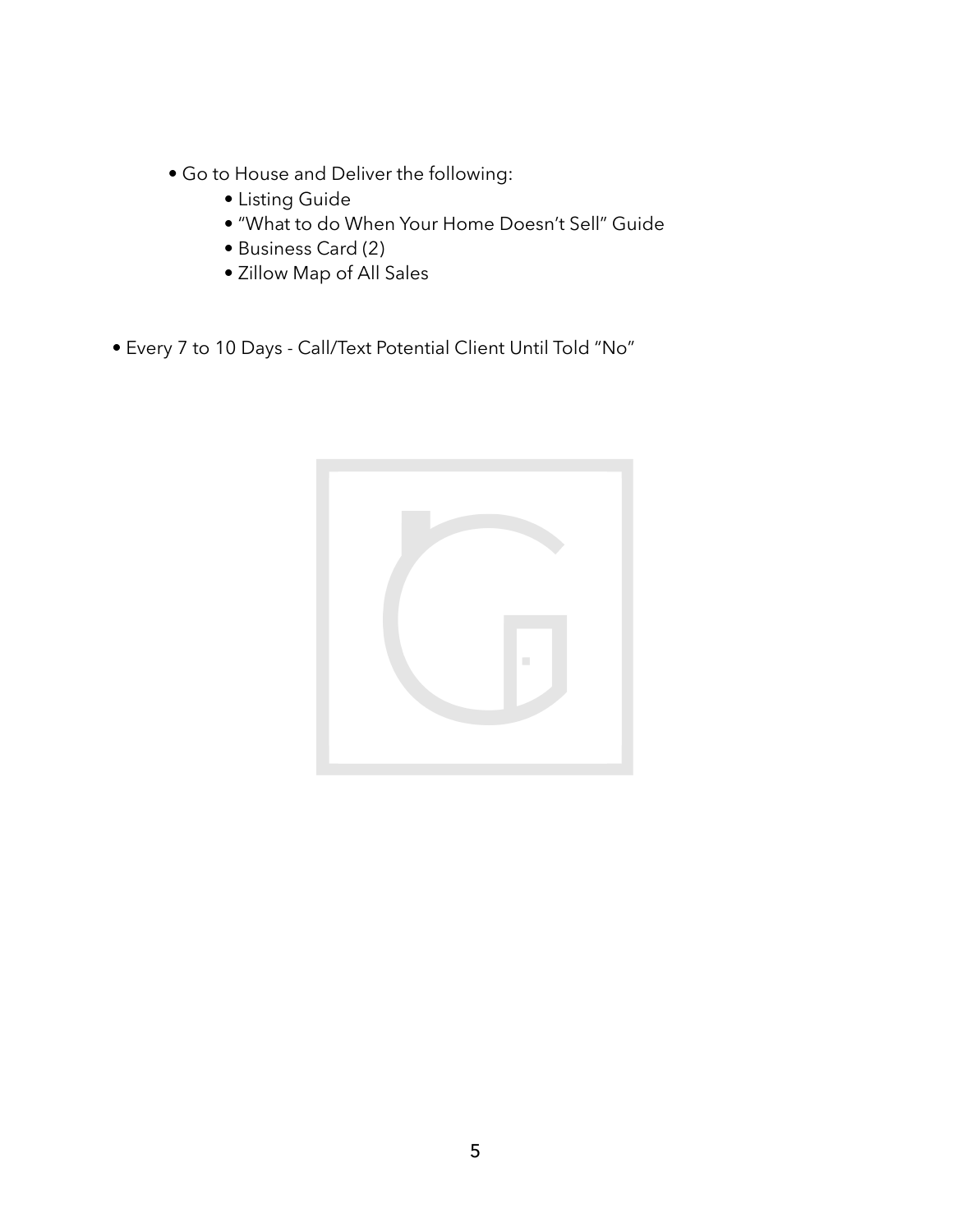## **Home Snap**

- Day 1 Initial Lead Comes In
	- Call Lead
		- If Meeting Set Immediately Send Following Text

#### **Client Name,**

It was great chatting with you. I am looking forward to showing you **Property Address** on **Date and Time**. See you then!

#### **Agent Name**

Long & Foster Real Estate

- If No Contact (Continue Each Step Until Meeting Set or Given "No"):
	- Text & Email Lead
	- Text:

#### **Client Name,**

I'm excited to have just received your request to know more about **Property Address**! It is a fantastic home. I did just call you but got your VM. When is the best time for us to have a quick chat, today?

#### **Agent Name**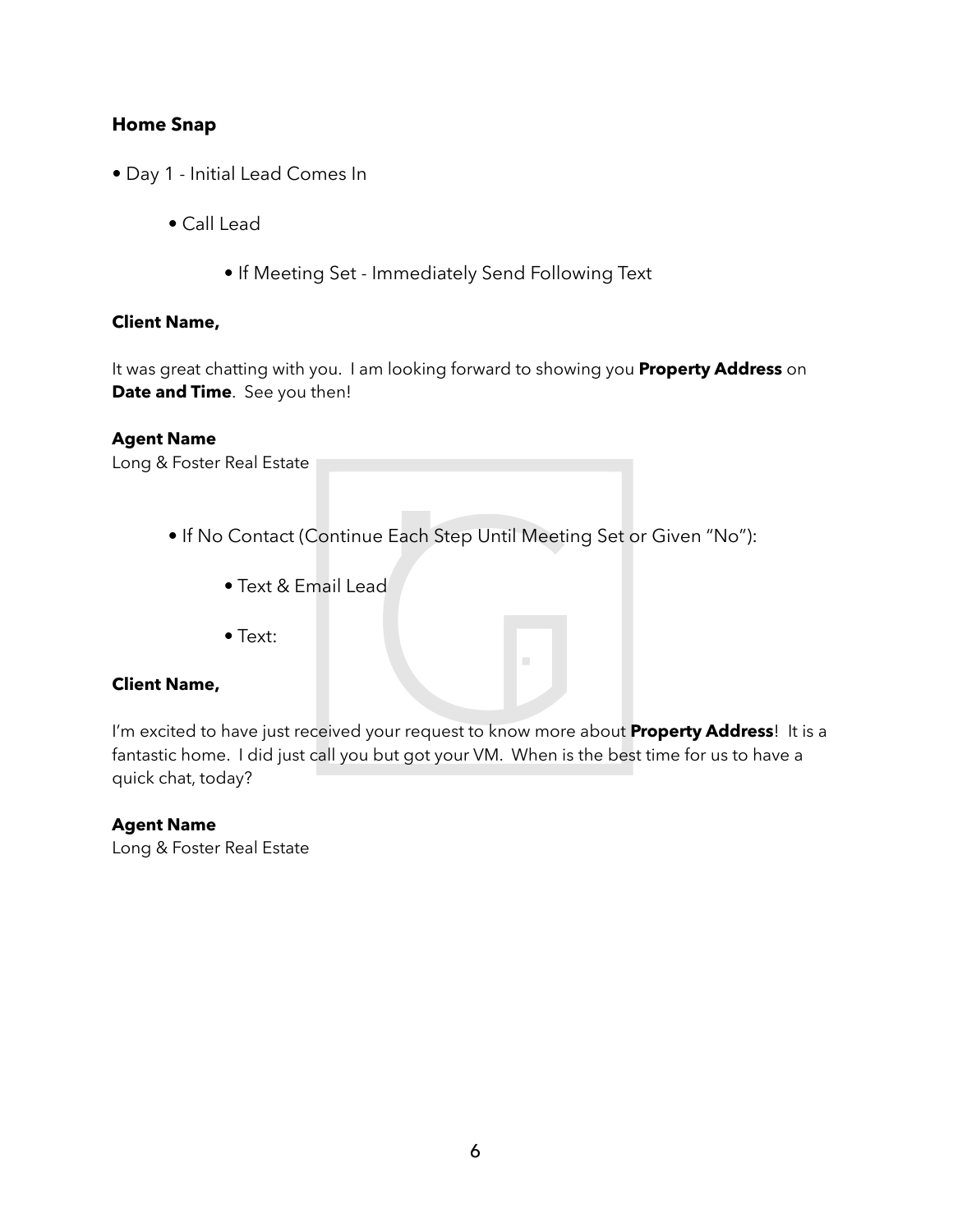• Email:

## **Date**

## **Client Name,**

I'm excited to have just received your request to know more about **Property Address**! It is a fantastic home. I did just call you but got your VM. When is the best time for us to have a quick chat, today?

Let me know asap. In the meanwhile I will pull together any and all additional relevant information so that any questions you have can be answered.

Looking forward to hearing from you.

## **Agent Name**

Long & Foster Real Estate

- Day 2 Call Client Again
	- Social Media Retargeting
		- Add Client Emails to "All Clients" ReTargeting FB Audience
		- Run/Send Relevant Ads/Videos to Potential Clients
	- Text Intro Video
		- **http://bit.ly/IntroductionToPhilGerdes**
- Day 3 Call Client Again
- Day 3 Send Client Text Message

## **Client Name,**

Are you no longer interested in seeing the home at **Property Address**.

## **Agent Name**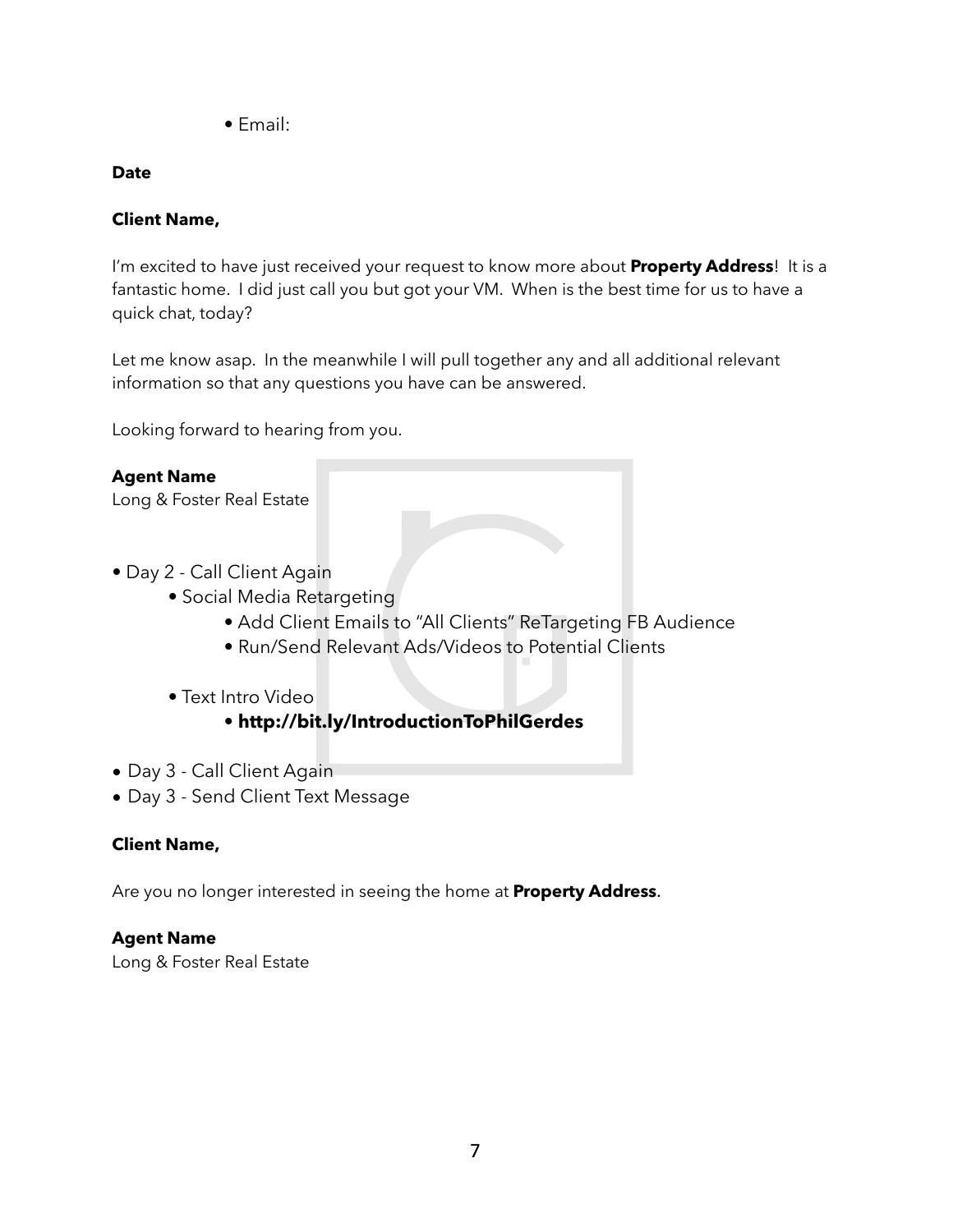• Day 4 - Send Client Video Text Message w/ the Following:

#### **Client Name,**

You must be SUPER busy! Let's get you out to see **Property Address**. I can make time on **2 Days and times you are available**, what works best for you? Get back to me asap and let's make it happen. I'm looking forward to meeting you.

• Day 5 - Send Hand Written Card with Info Below:

#### **Client Name,**

Are you no longer interested in seeing **Property Address**. If not, please email or text and us know.

#### **Agent Name**

Long & Foster Real Estate

• Day 6 - Send the Following Email

#### **Client Name**,

Are you no longer interested in seeing **Property Address** before the end of the year? If not, please email or text us letting us know.

#### **Agent Name**

Long & Foster Real Estate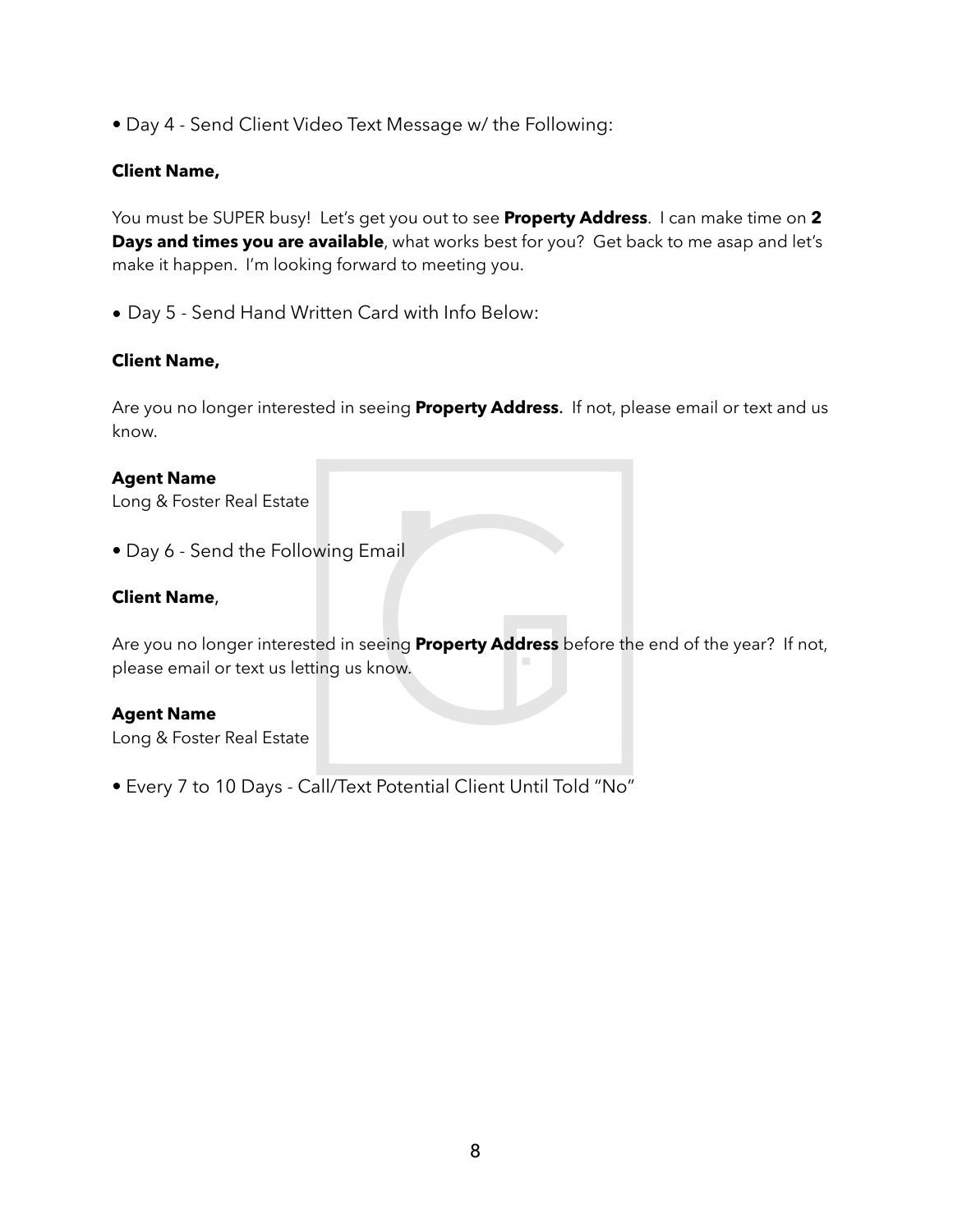## **Sign Calls**

- Day 1 Initial Lead Comes In
	- Aim to Gather the Following Information
		- Working w/ an Agent
			- If working with Agent, answer questions and refer them to Agent to Schedule a Showing
		- If not working with Agent:
			- Name
			- Phone
			- Email
	- If Showing Scheduled Immediately Send Following Text

#### **Client Name,**

It was great chatting with you. I am looking forward to showing you **Property Address** on **Date and Time**. See you then!

#### **Agent Name**

Long & Foster Real Estate

- If No Meeting Set (Continue Each Step Until Meeting Set or Given "No"):
	- Text & Email Lead
	- Text:

#### **Client Name,**

I'm excited to help you find your perfect home and think **Property Address** may be a great start! It is a fantastic home! I will reach out to you in the next day or so to help get a good plan together.

#### **Agent Name**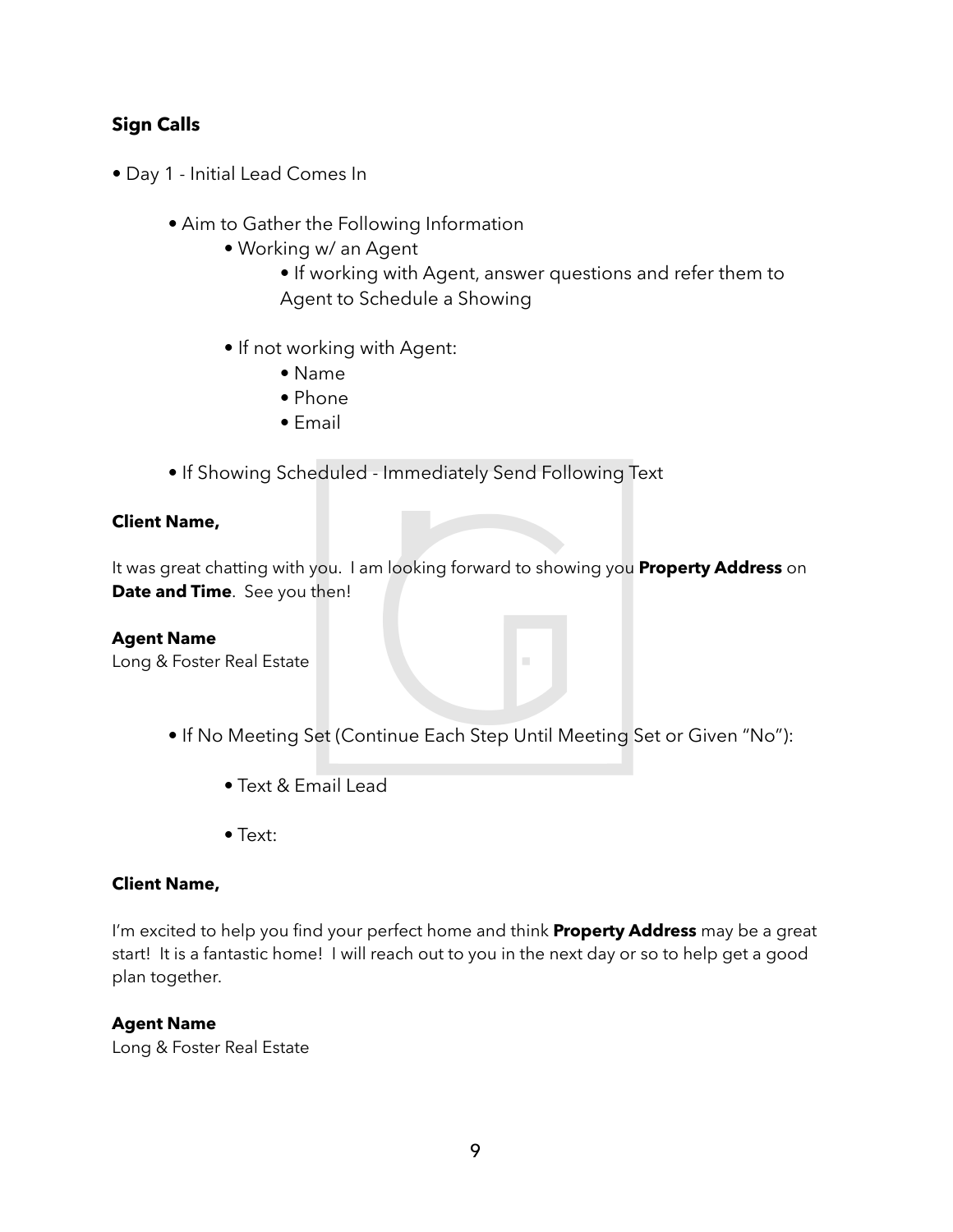• Email:

## **Date**

## **Client Name,**

I'm excited to help you find your perfect home and think **Property Address** may be a great start! It is a fantastic home! I will reach out to you in the next day or so to help get a good plan together. We will cover the important things that you just can't live without, the things you'd love to have but never thought you'd be able too, and the perfect location for you!

Looking forward to chatting again.

## **Agent Name**

Long & Foster Real Estate

- Day 2 Call Client Again
	- Social Media Retargeting
		- Add Client Emails to "All Clients" ReTargeting FB Audience
		- Run/Send Relevant Ads/Videos to Potential Clients
	- Text Intro Video w/ the Following Message

## Hey **Client Name**,

I thought you'd like to know more about me and how I do business. Here's a short intro. **http://bit.ly/IntroductionToPhilGerdes** 

## **Agent Name**

- Day 3 Call Client Again
- Day 3 Send Client Text Message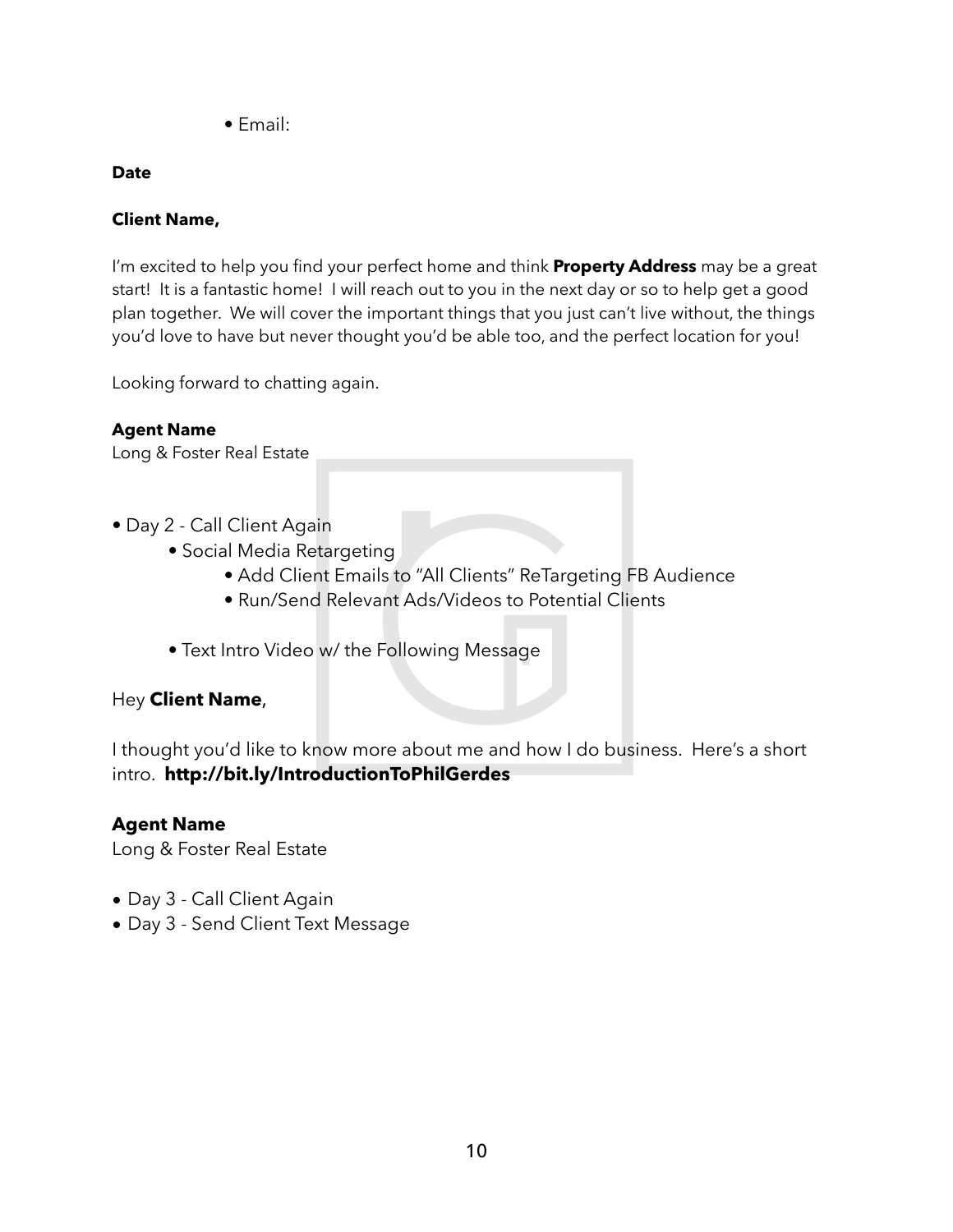#### **Client Name,**

I'd love to get you schedule to see some homes this weekend. Is Saturday or Sunday better for you? My schedule is filling up and I wanted to be sure that I blocked off some time for you.

#### **Agent Name**

Long & Foster Real Estate

• Day 4 - Send Client Video Text Message w/ the Following:

#### **Client Name,**

You must be SUPER busy! Let's get you out to see some homes ASAP. I can make time on **2 Days and times you are available**, what works best for you? Get back to me asap and let's make it happen. I'm looking forward to working you.

#### **Agent Name**

Long & Foster Real Estate

• Day 5 - Send the Following Email

#### **Client Name,**

Are you no longer interested in finding the perfect home before the end of the year? If not, please email or text us letting us know.

#### **Agent Name**

Long & Foster Real Estate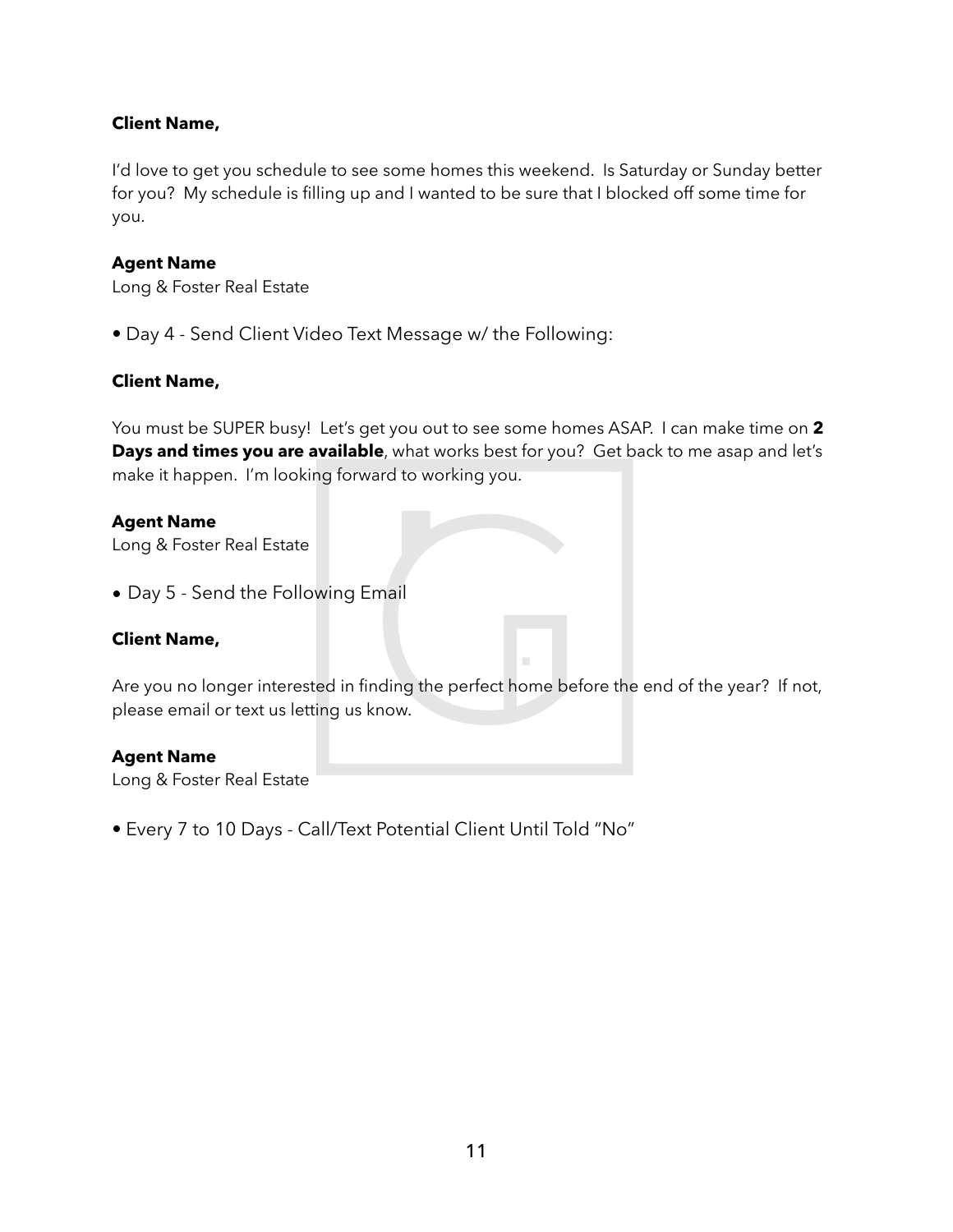## **FSBO**

- After Completion of 1st Calling Session to Potential Clients
	- If Meeting Set Immediately Send Following Email

### **Date**

## **Client Name,**

It was good talking with you. I'm happy that I'll be able to come out, see your home, get to know more about your motivations to sell, find out more about why you haven't found the right real estate agent to trust to sell your home, and share our systems. Systems, marketing, results, they all matter. You'll see just how seriously we take them all when go over the details.

In the meanwhile, here is a link to our Listing Guide: **http://bit.ly/2019GerdesListingGuide**  Go through it and note any questions you have before we meet.

I'll see you **Date & Time**.

**Agent Name** Long & Foster Real Estate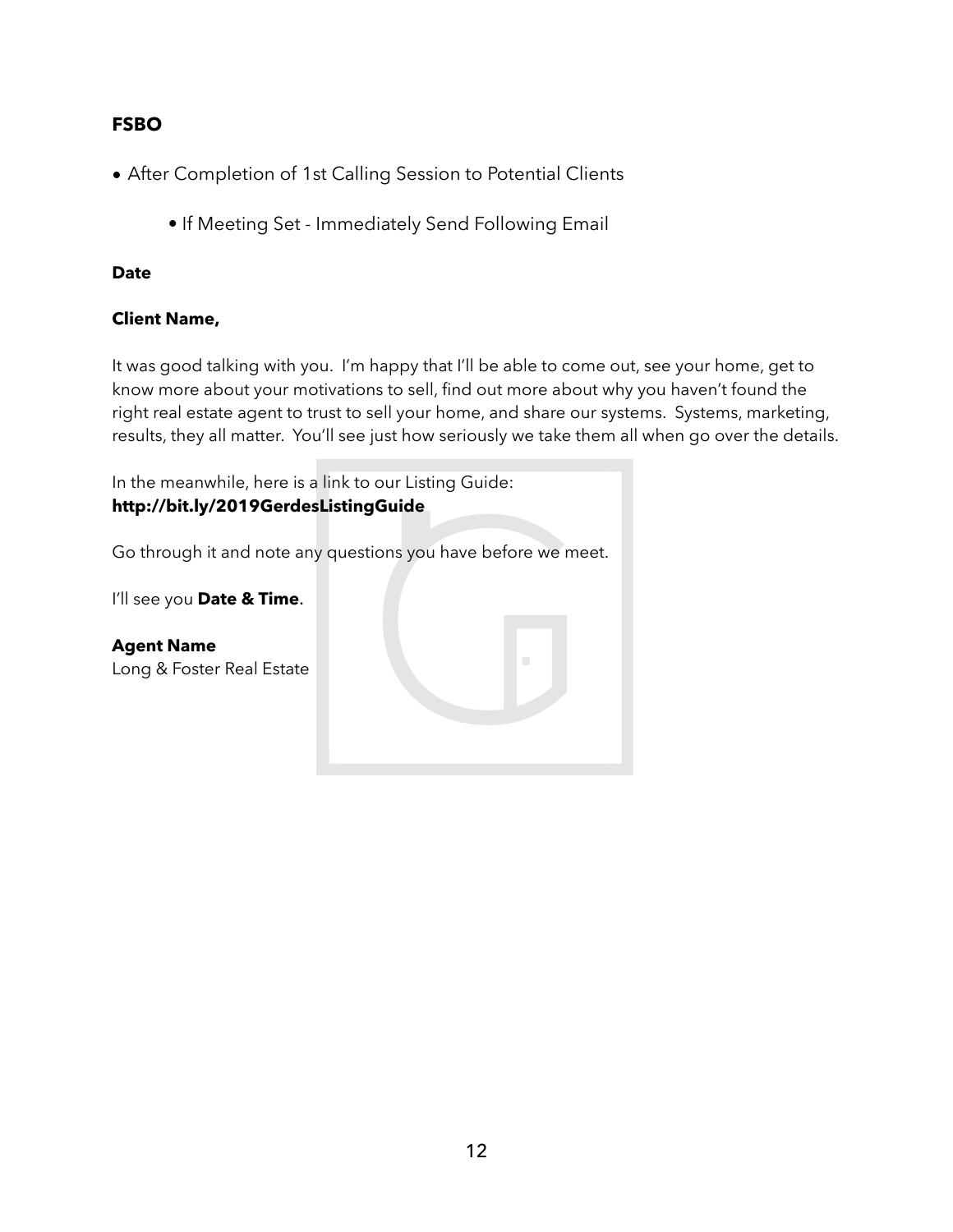- If No Meeting Set (Continue Each Step Until Meeting Set or Given "No"):
	- Same Day as Calls Send the Following Email

#### **Date**

## **Client Name,**

We reached out today but unfortunately wasn't able to catch you. We're sure that at a time like this, when you decided that you were going to try to sell your home on your own, you may be feeling a bit frustrated. Not to mention, there are surely phone calls rolling in from agents promising you they can sell you home, but not nearly as many buyers calling, right?

**Here's what we know, within the first 61 days of trying to sell your home, the average For Sale By Owner seller decides that hiring a professional agent is the better way to go. the hardest question to answer then becomes, who do you hire? Well, we however aren't just any agents. Collectively, we have over 27 years of sales & customer service experience, last year, we were the #1 Rookie Agents in the entire country, companywide. This year we have been and still are the #1 overall agents in the Annapolis office of Long & Foster Real Estate in units sold, featured in several magazines and on and on.** 

The point, success matters, systems matter, marketing matters, results matter. We know this and we freely share exactly what we do to sell your home. In fact, we would even share it with you!

Reach out and schedule an initial consultation with us where we'll be able to see your home, get to know more about your motivations to sell, find out more about why you feel your home hasn't sold yet, why you didn't decide to list with an agent straight away as well as share our the success, systems, marketing and results we bring. You'll see how seriously we take them all when we sit to go over the details.

## **In the meanwhile, here is a link to our "What to do When Your Home Doesn't Sell" Guide. Go through it and note any questions you have before we meet.**

## **http://bit.ly/WhatToDoWhenYourHomeDoesntSell**

We are looking forward to hearing from you and seeing you soon.

## **Agent Name**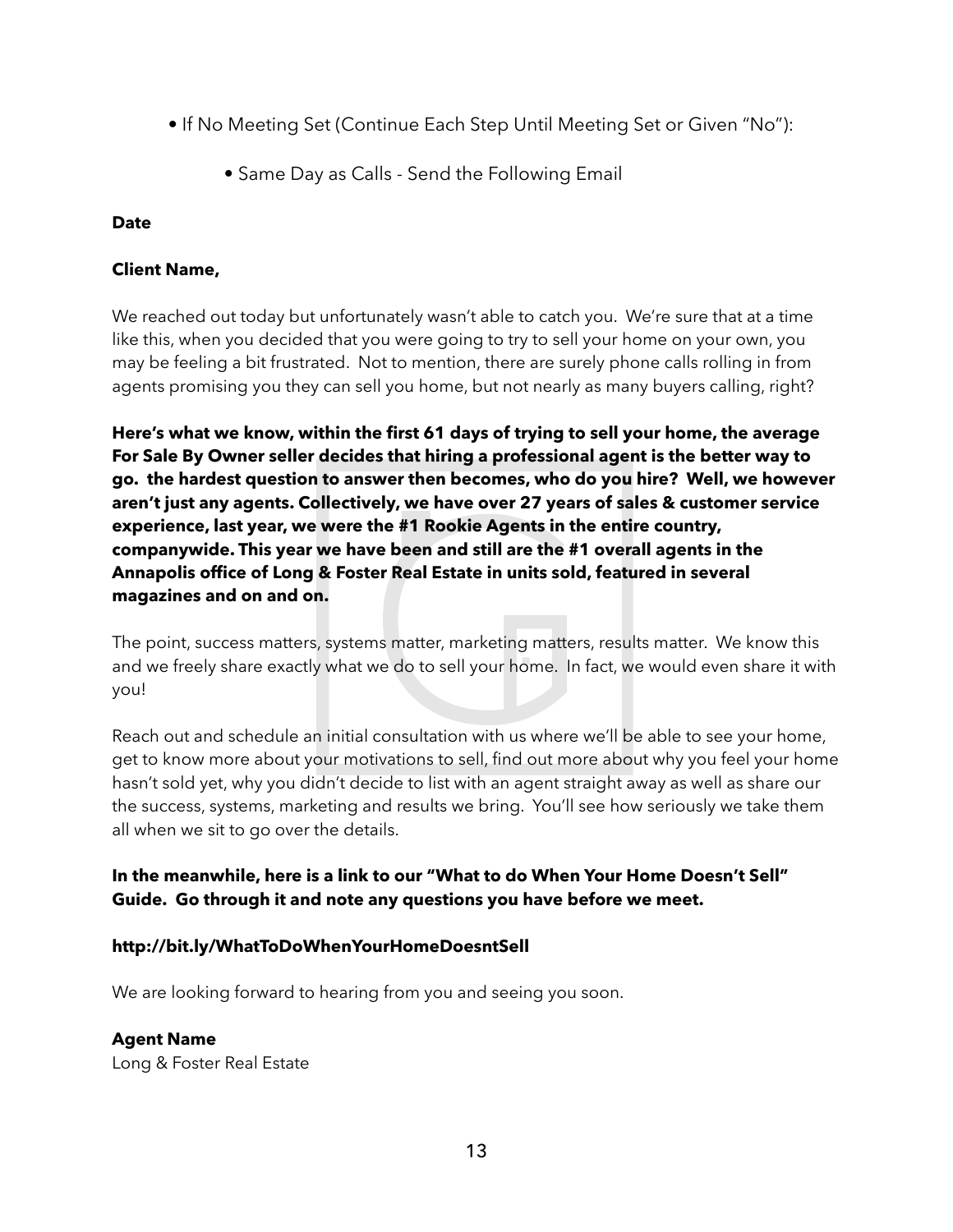- Day 2 Call Client Again
	- Social Media Retargeting
		- Add Client Emails to "Withdrawn/Expired" ReTargeting FB Audiences
		- Run/Send Relevant Ads/Videos to Potential Clients
- Day 2 Send "Sell" Postcard
- Day 3 Call Client Again
- Day 4 Send Client Video Text Message w/ General Synopsis of Letter Below
- Day 5 Send Hand Written Card with Info Below:

## **Client Name,**

We've been working on reaching you, but unfortunately haven't heard back. We know you're swamped and calls are coming in with agents promising you the stars, but we are confident, based on our track record, client list and buyer pool, that we are the ones that will sell your home and eliminate your stress.

Call us.

| <b>Agent Name</b><br>Long & Foster Real Estate |  |
|------------------------------------------------|--|
| • Day 6 - Send the Following Email             |  |

#### **Client Name,**

Are you no longer interested in selling your home? If not, please email or text us letting us know.

#### **Agent Name**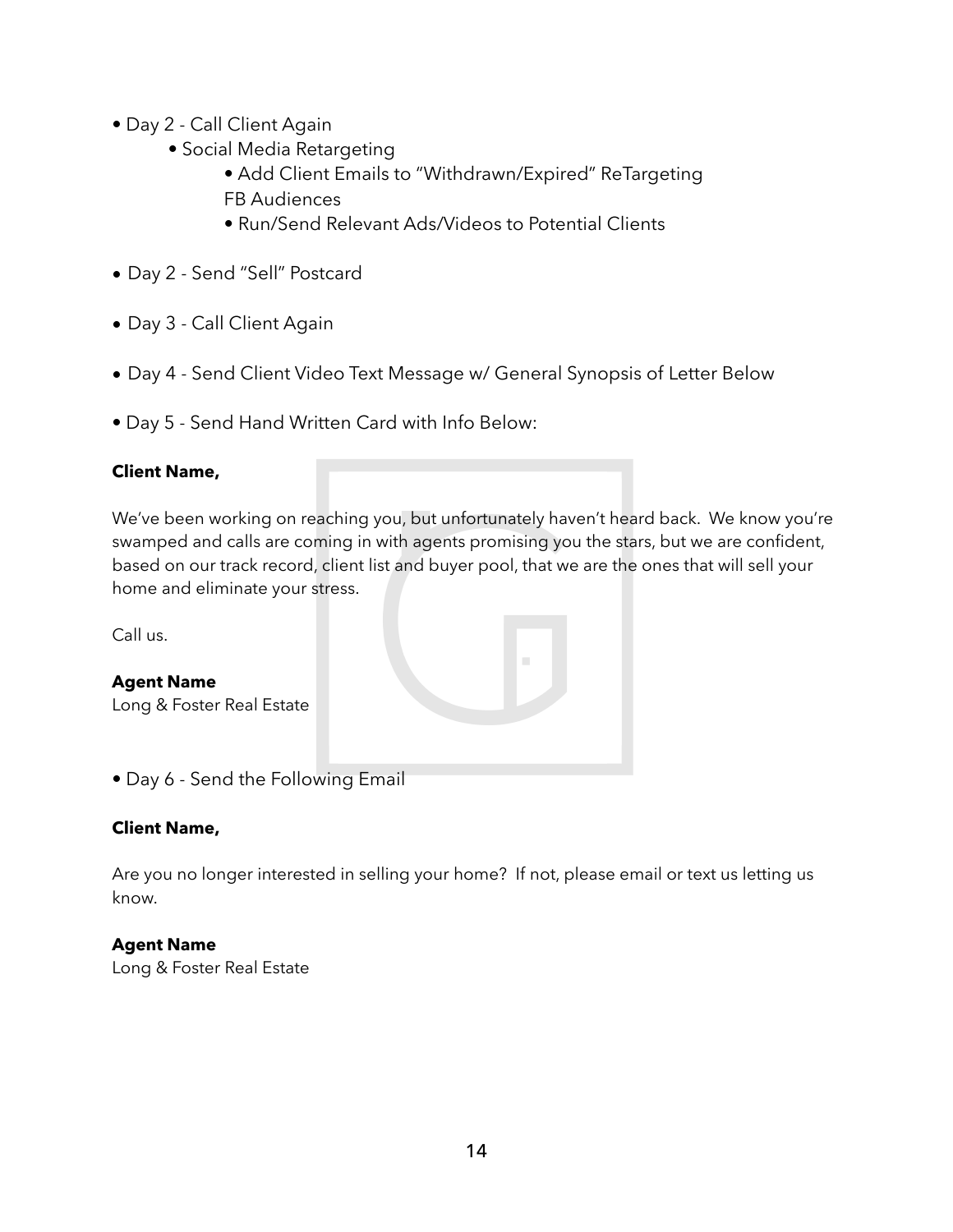- Go to House and Deliver the following:
	- Listing Guide
	- "What to do When Your Home Doesn't Sell" Guide
	- Business Card (2)
	- Zillow Map of All Sales
- Every 7 to 10 Days Call/Text Potential Client Until Told "No"

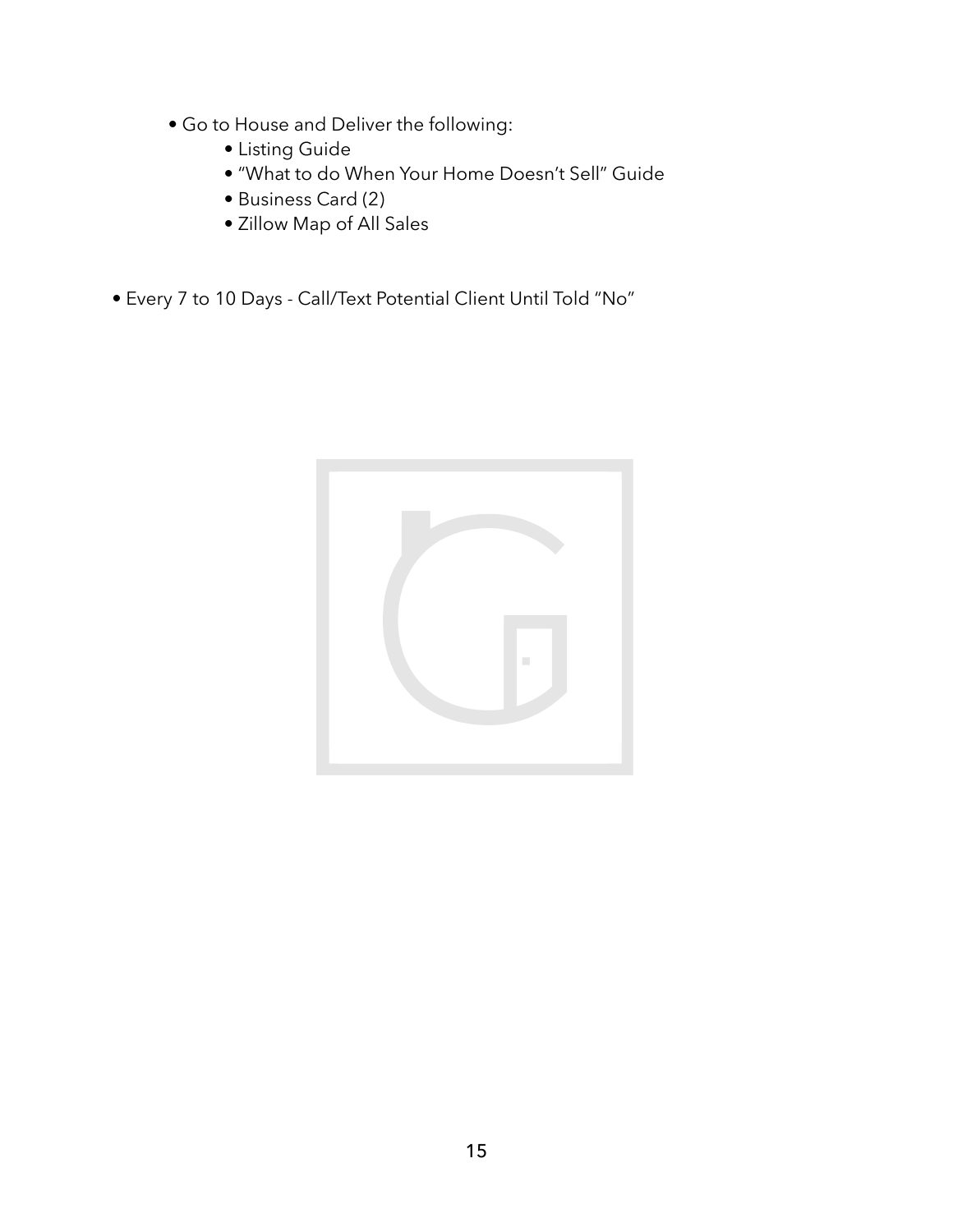## **Zillow**

- Day 1 Initial Lead Comes In
	- Call Lead
		- If Meeting Set Immediately Send Following Text

#### **Client Name,**

It was great chatting with you. I am looking forward to showing you **Property Address** on **Date and Time**. See you then!

#### **Agent Name**

Long & Foster Real Estate

- If No Contact (Continue Each Step Until Meeting Set or Given "No"):
	- Text & Email Lead
	- Text:

#### **Client Name,**

I'm excited to have just received your request to know more about **Property Address**! It is a fantastic home. I did just call you but got your VM. When is the best time for us to have a quick chat, today?

#### **Agent Name**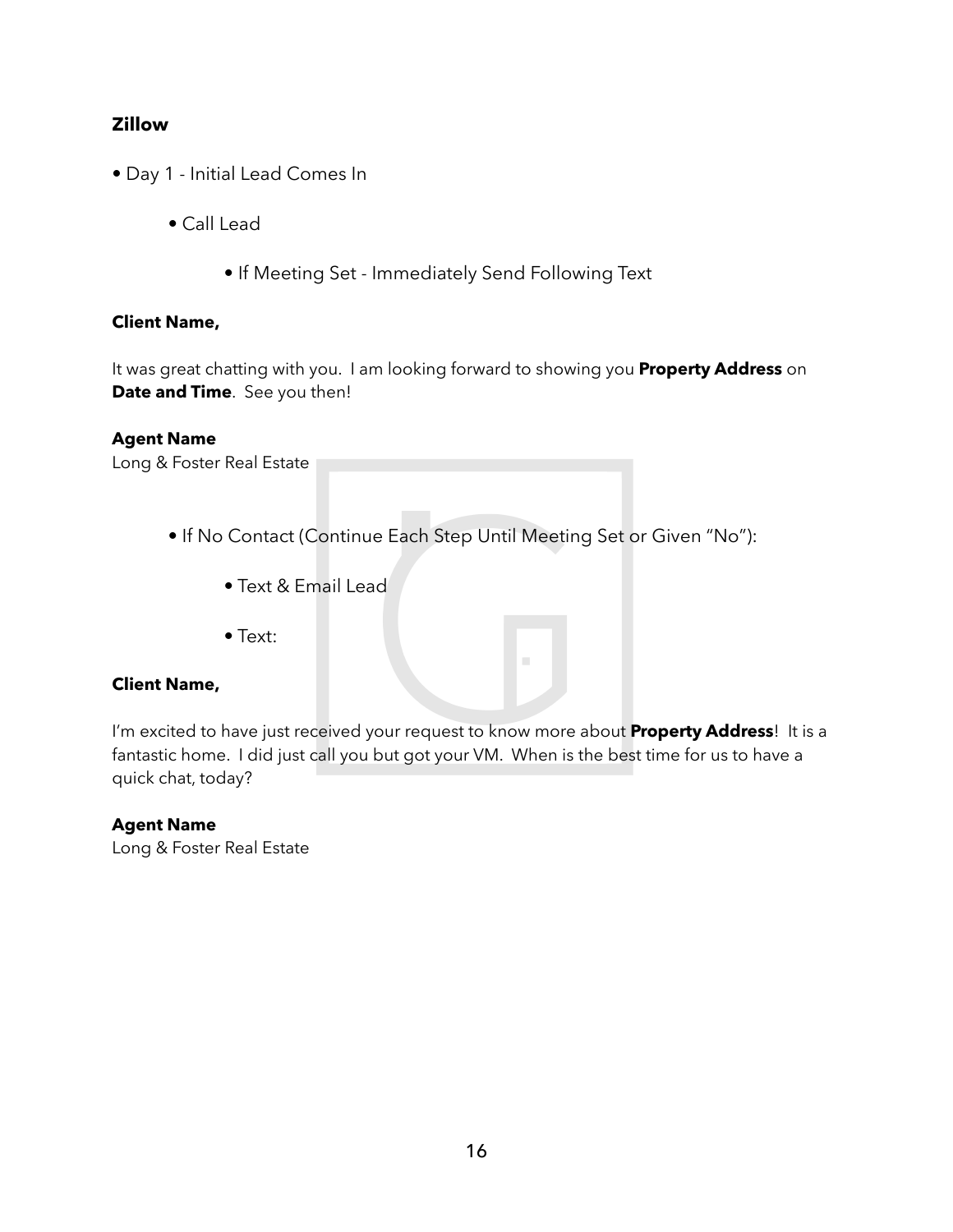• Email:

## **Date**

## **Client Name,**

I'm excited to have just received your request to know more about **Property Address**! It is a fantastic home. I did just call you but got your VM. When is the best time for us to have a quick chat, today?

Let me know asap. In the meanwhile I will pull together any and all additional relevant information so that any questions you have can be answered.

Looking forward to hearing from you.

## **Agent Name**

Long & Foster Real Estate

- Day 2 Call Client Again
	- Social Media Retargeting
		- Add Client Emails to "All Clients" ReTargeting FB Audience
		- Run/Send Relevant Ads/Videos to Potential Clients
	- Text Intro Video
		- **http://bit.ly/IntroductionToPhilGerdes**
- Day 3 Call Client Again
- Day 3 Send Client Text Message

## **Client Name,**

Are you no longer interested in seeing the home at **Property Address.**

## **Agent Name**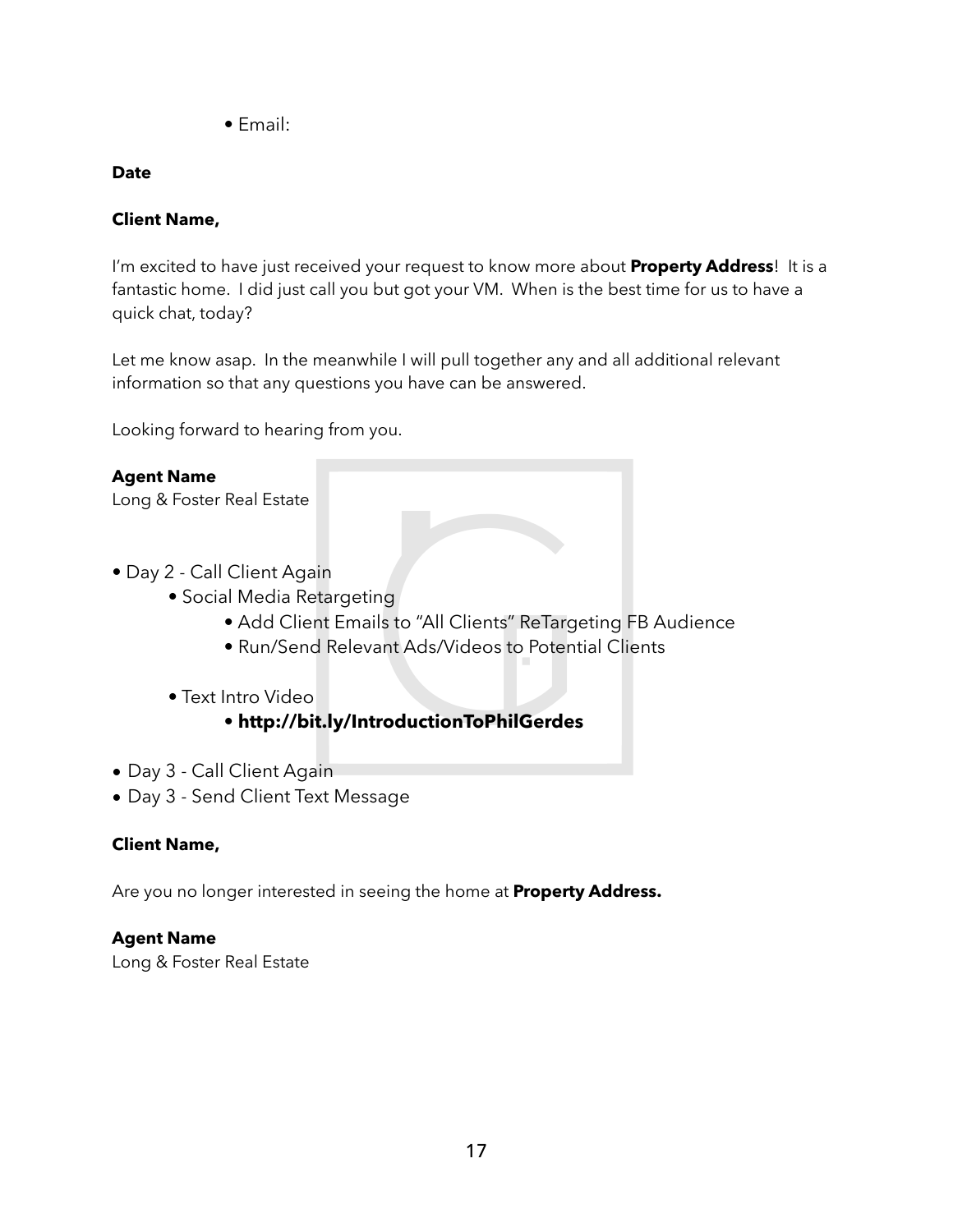• Day 4 - Send Client Video Text Message w/ the Following:

#### **Client Name,**

You must be SUPER busy! Let's get you out to see **Property Address**. I can make time on **2 Days and times you are available**, what works best for you? Get back to me asap and let's make it happen. I'm looking forward to meeting you.

• Day 5 - Send Hand Written Card with Info Below:

#### **Client Name,**

Are you no longer interested in seeing **Property Address**. If not, please email or text and us know.

#### **Agent Name**

Long & Foster Real Estate

• Day 6 - Send the Following Email

#### **Client Name**,

Are you no longer interested in seeing **Property Address** before the end of the year? If not, please email or text us letting us know.

#### **Agent Name**

Long & Foster Real Estate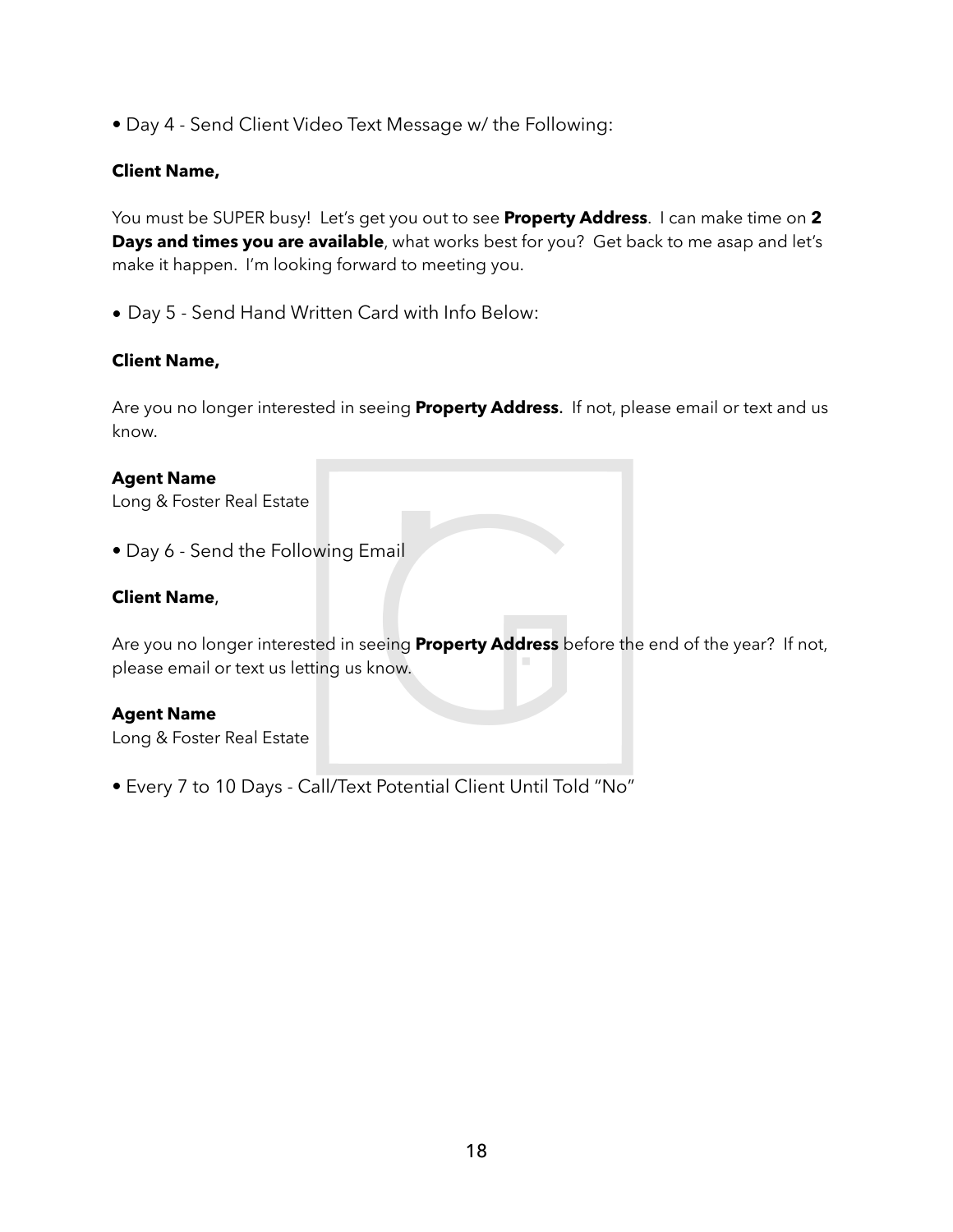## **VoicePad**

- Day 1 Initial Lead Comes In
	- Call Lead
	- Aim to Gather the Following Information
		- Working w/ an Agent
			- If working with Agent, answer questions and refer them to Agent to Schedule a Showing
		- If not working with Agent:
			- Name
			- Phone
			- Email
	- If Showing Scheduled Immediately Send Following Text

#### **Client Name,**

It was great chatting with you. I am looking forward to showing you **Property Address** on **Date and Time**. See you then!

#### **Agent Name**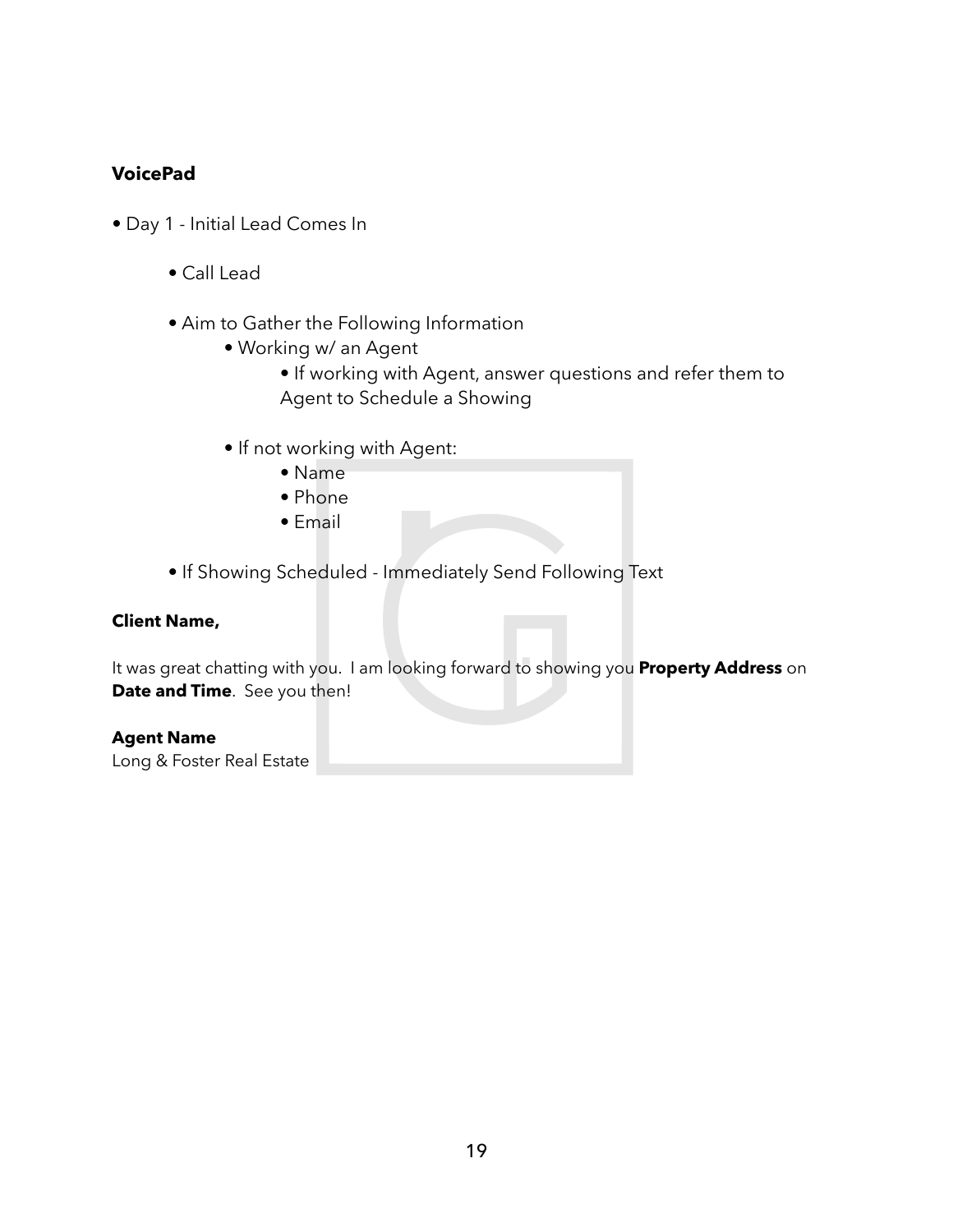- If No Answer to Call
	- Text & Email Lead
	- Text:

#### **Client Name,**

I see you are checking out **Property Address**! Unfortunately I wasn't able to reach you when I called but I'm excited to help you find your perfect home and think **Property Address** may be a great start! It is a fantastic home! I will reach out to you in the next day or so to help get a good plan together.

#### **Agent Name**

| Long & Foster Real Estate |  |
|---------------------------|--|
|                           |  |
| $\bullet$ Email:          |  |
|                           |  |
| <b>Date</b>               |  |
| <b>Client Name,</b>       |  |

I see you are checking out **Property Address**! Unfortunately I wasn't able to reach you when I called but I'm excited to help you find your perfect home and think **Property Address** may be a great start! It is a fantastic home! I will reach out to you in the next day or so to help get a good plan together.

We will cover the important things that you just can't live without, the things you'd love to have but never thought you'd be able too, and the perfect location for you!

Looking forward to chatting.

## **Agent Name**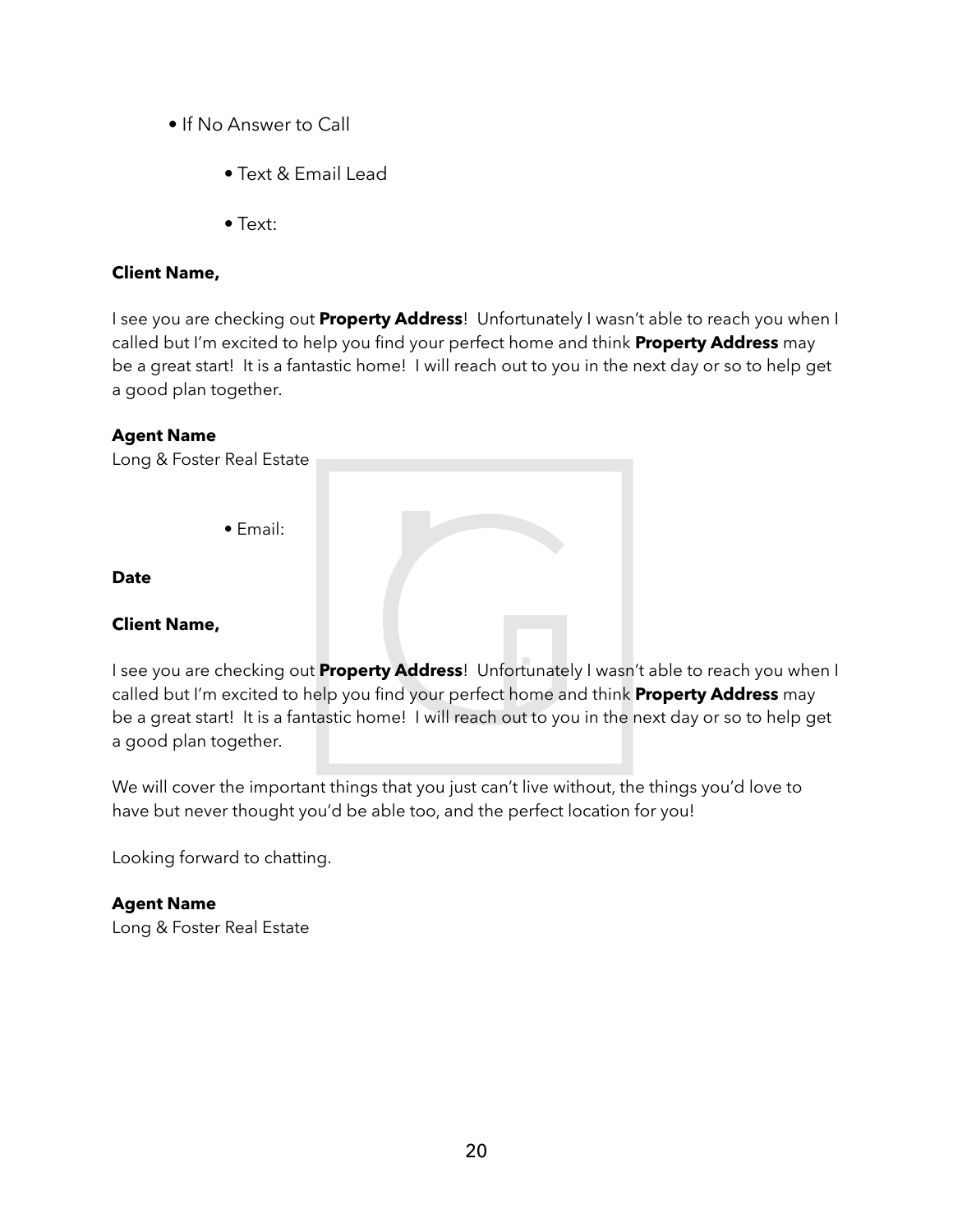• Client Reached, No Meeting Set (Continue Each Step Until Meeting Set or Given "No"):

- Text & Email Lead
- Text:

### **Client Name,**

I'm excited to help you find your perfect home and think **Property Address** may be a great start! It is a fantastic home! I will reach out to you in the next day or so to help get a good plan together.

#### **Agent Name**

Long & Foster Real Estate

• Email:

#### **Date**

#### **Client Name,**

I'm excited to help you find your perfect home and think **Property Address** may be a great start! It is a fantastic home! I will reach out to you in the next day or so to help get a good plan together. We will cover the important things that you just can't live without, the things you'd love to have but never thought you'd be able too, and the perfect location for you!

Looking forward to chatting again.

#### **Agent Name**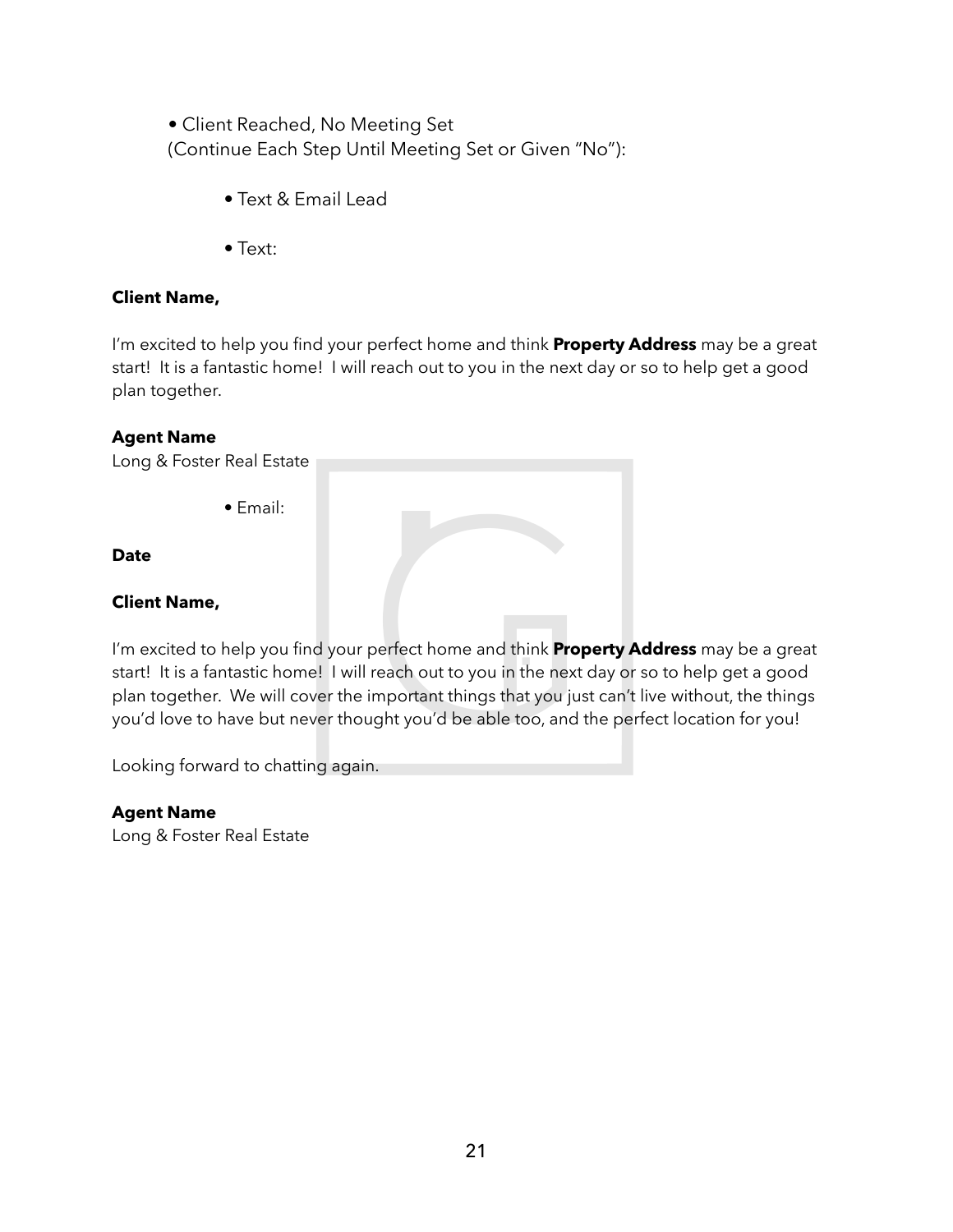- Day 2 Call Client Again
	- Social Media Retargeting
		- Add Client Emails to "All Clients" ReTargeting FB Audience
		- Run/Send Relevant Ads/Videos to Potential Clients
	- Text Intro Video w/ the Following Message

## Hey **Client Name**,

I thought you'd like to know more about me and how I do business. Here's a short intro. **http://bit.ly/IntroductionToPhilGerdes** 

## **Agent Name**

Long & Foster Real Estate

- Day 3 Call Client Again
- Day 3 Send Client Text Message

## **Client Name,**

I'd love to get you schedule to see some homes this weekend. Is Saturday or Sunday better for you? My schedule is filling up and I wanted to be sure that I blocked off some time for you.

#### **Agent Name**

Long & Foster Real Estate

• Day 4 - Send Client Video Text Message w/ the Following:

#### **Client Name,**

You must be SUPER busy! Let's get you out to see some homes ASAP. I can make time on **2 Days and times you are available**, what works best for you? Get back to me asap and let's make it happen. I'm looking forward to working you.

#### **Agent Name**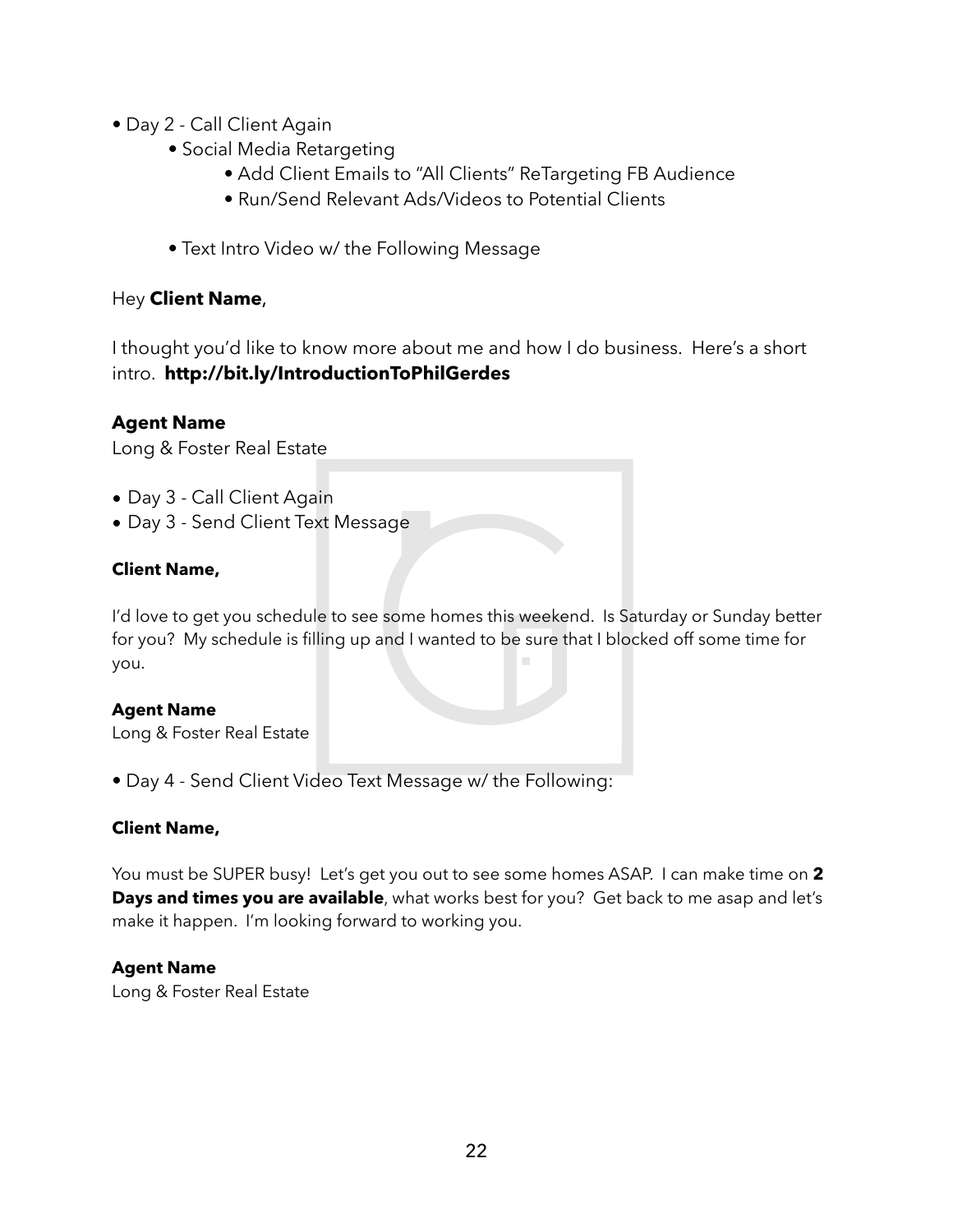• Day 5 - Send the Following Email

#### **Client Name,**

Are you no longer interested in finding the perfect home before the end of the year? If not, please email or text us letting us know.

## **Agent Name**

Long & Foster Real Estate

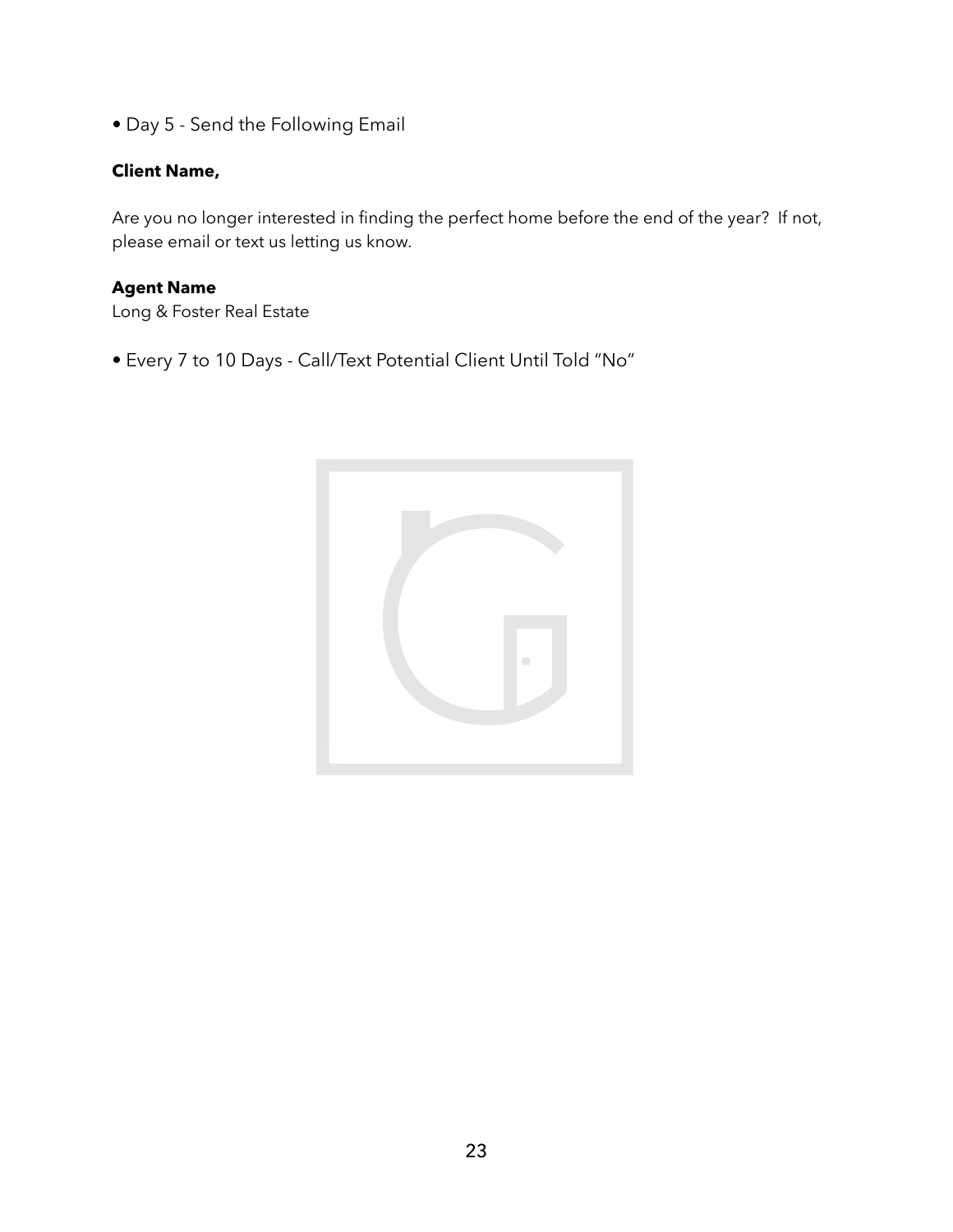## **Facebook/Instagram Ad Lead**

- Day 1 Initial Lead Comes In
	- Call Lead
	- Aim to Gather the Following Information
		- Working w/ an Agent
			- If working with Agent, answer questions and refer them to Agent to Schedule a Showing
		- If not working with Agent:
			- Name
			- Phone
			- Email
	- If Showing Scheduled Immediately Send Following Text

#### **Client Name,**

It was great chatting with you. I am looking forward to showing you **Property Address** on **Date and Time**. See you then!

Ē,

#### **Agent Name**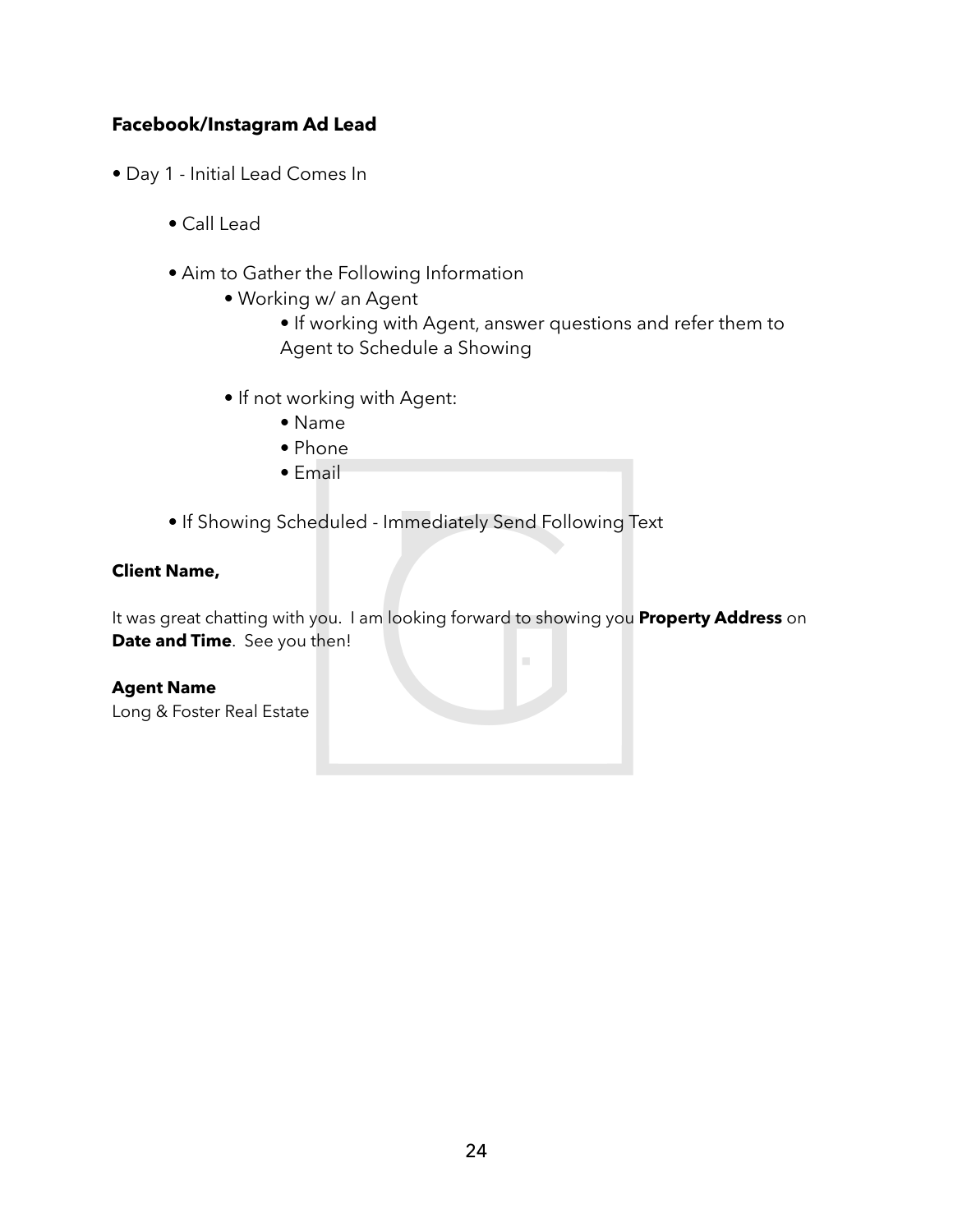- If No Answer to Call
	- Text & Email Lead
	- Text:

#### **Client Name,**

I see you are checking out **Property Address** on social media! Unfortunately I wasn't able to reach you when I called but I'm excited to help you find your perfect home and think **Property Address** may be a great start! It is a fantastic home! I will reach out to you in the next day or so to help get a good plan together.

#### **Agent Name**

Long & Foster Real Estate • Email: **Date Client Name,** 

I see you are checking out **Property Address** on social media! Unfortunately I wasn't able to reach you when I called but I'm excited to help you find your perfect home and think **Property Address** may be a great start! It is a fantastic home! I will reach out to you in the next day or so to help get a good plan together.

We will cover the important things that you just can't live without, the things you'd love to have but never thought you'd be able too, and the perfect location for you!

Looking forward to chatting.

## **Agent Name**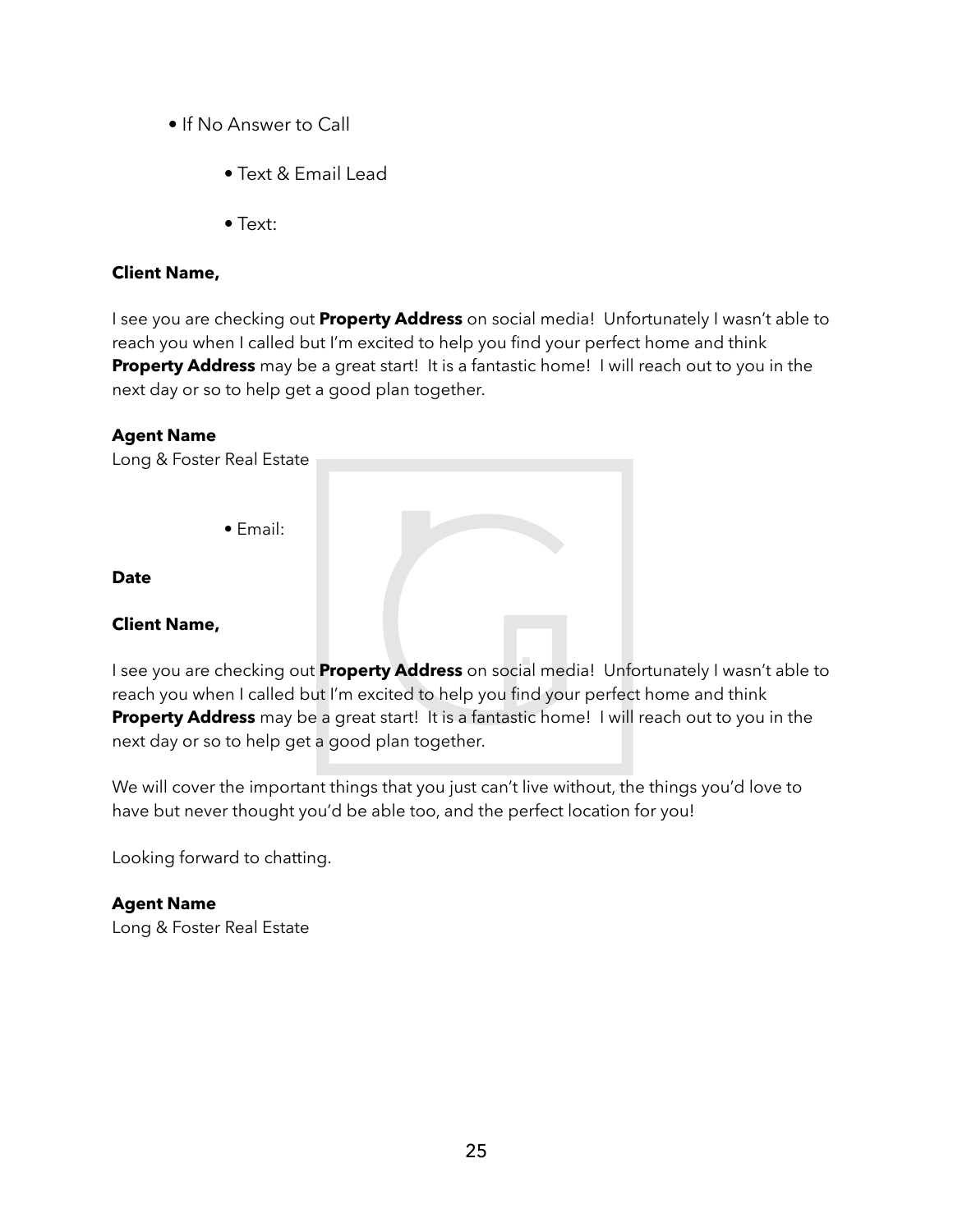• Client Reached, No Meeting Set (Continue Each Step Until Meeting Set or Given "No"):

- Text & Email Lead
- Text:

### **Client Name,**

I'm excited to help you find your perfect home and think **Property Address** may be a great start! It is a fantastic home! I will reach out to you in the next day or so to help get a good plan together.

#### **Agent Name**

Long & Foster Real Estate

• Email:

#### **Date**

#### **Client Name,**

I'm excited to help you find your perfect home and think **Property Address** may be a great start! It is a fantastic home! I will reach out to you in the next day or so to help get a good plan together. We will cover the important things that you just can't live without, the things you'd love to have but never thought you'd be able too, and the perfect location for you!

Looking forward to chatting again.

#### **Agent Name**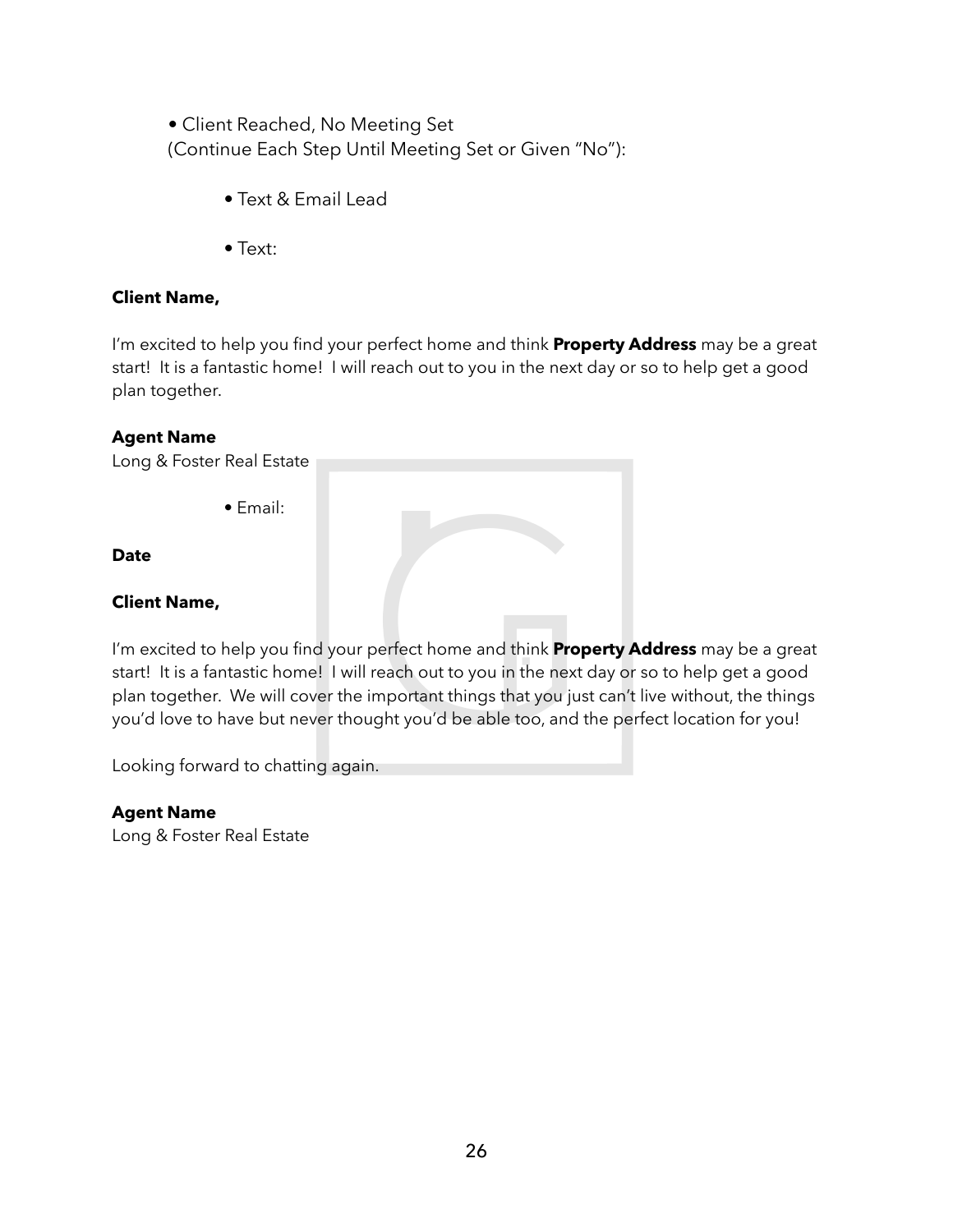- Day 2 Call Client Again
	- Social Media Retargeting
		- Add Client Emails to "All Clients" ReTargeting FB Audience
		- Run/Send Relevant Ads/Videos to Potential Clients
	- Text Intro Video w/ the Following Message

## Hey **Client Name,**

I thought you'd like to know more about me and how I do business. Here's a short intro. **http://bit.ly/IntroductionToPhilGerdes** 

## **Agent Name**

Long & Foster Real Estate

- Day 3 Call Client Again
- Day 3 Send Client Text Message

## **Client Name**,

I'd love to get you schedule to see some homes this weekend. Is Saturday or Sunday better for you? My schedule is filling up and I wanted to be sure that I blocked off some time for you.

#### **Agent Name**

Long & Foster Real Estate

• Day 4 - Send Client Video Text Message w/ the Following:

#### **Client Name,**

You must be SUPER busy! Let's get you out to see some homes ASAP. I can make time on **2 Days and times you are available**, what works best for you? Get back to me asap and let's make it happen. I'm looking forward to working you.

#### **Agent Name**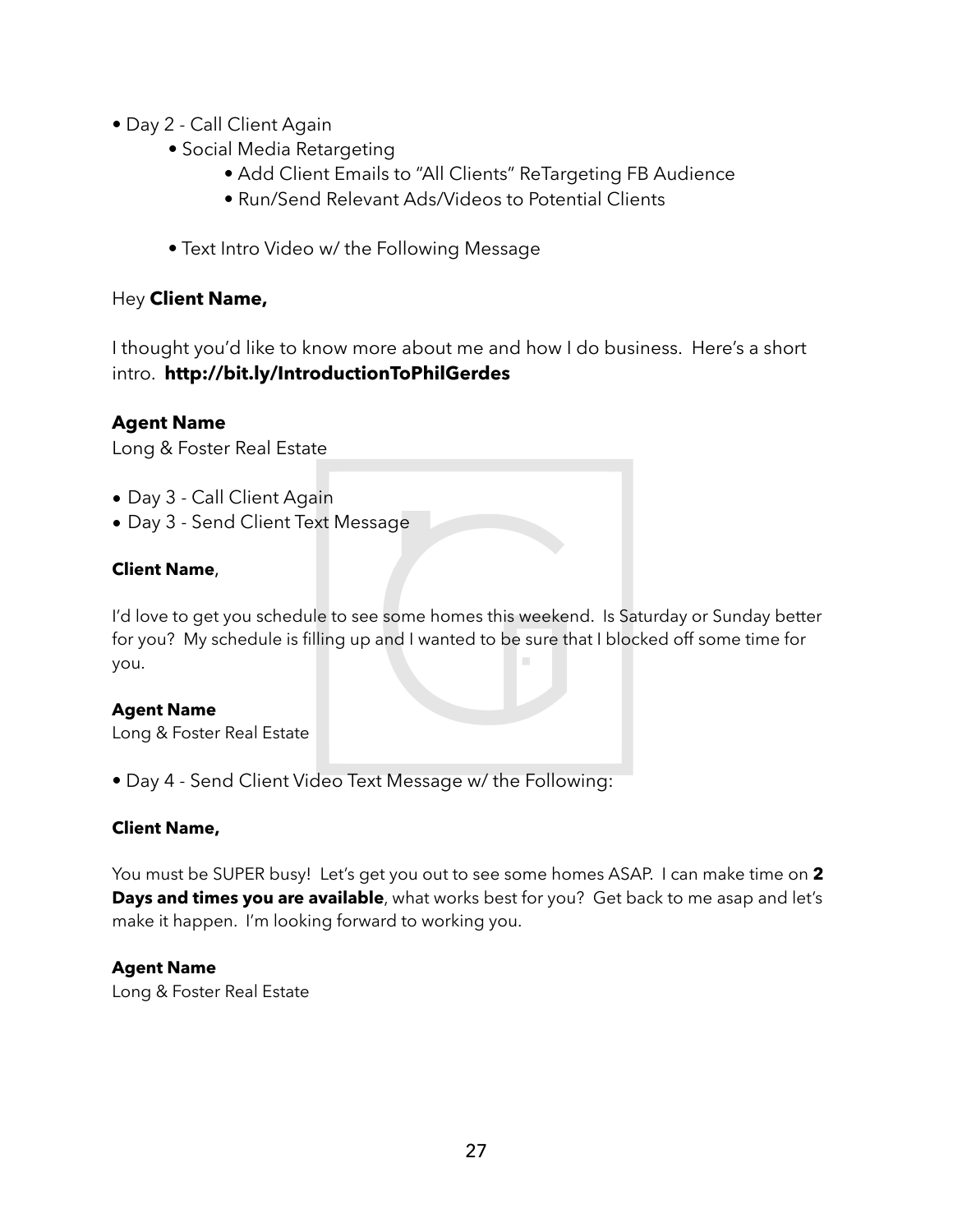• Day 5 - Send the Following Email

#### **Client Name,**

Are you no longer interested in finding the perfect home before the end of the year? If not, please email or text us letting us know.

## **Agent Name**

Long & Foster Real Estate

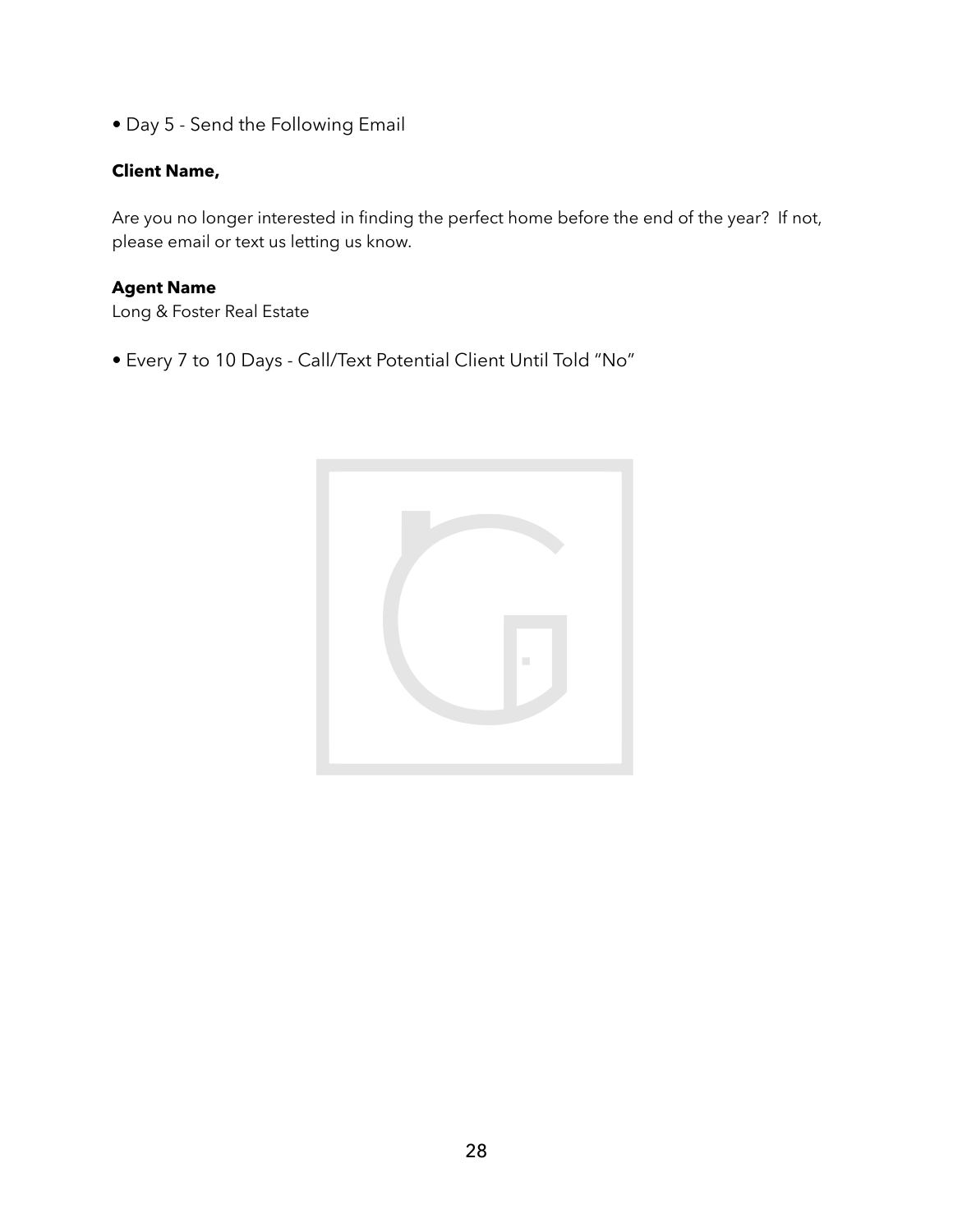## **Open House**

- Day 1 Lead Acquired through Open House
	- 3-4 Hours After Open House
	- Text Lead

#### **Client Name,**

It was great meeting with you today. Clearly you were interested in the **Property Address** and could see yourself living there. I spoke with the sellers about you and they were very happy that you showed so much interest.

I would love to schedule a time for you to come back through for an extended tour. You'd be able to relax, tour the house, ask all your questions and really get a great feel for the house. How does **Date and Time** work for you?

#### **Agent Name**

Long & Foster Real Estate

• Email:

**Date** 

#### **Client Name**,

It was great meeting with you today. I sent you a text message not to long ago.

Clearly you were interested in the **Property Address** and could see yourself living there. I spoke with the sellers about you and they were very happy that you showed so much interest.

I would love to schedule a time for you to come back through for an extended tour. You'd be able to relax, tour the house, ask all your questions and really get a great feel for the house. How does **Date and Time** work for you?

#### **Agent Name**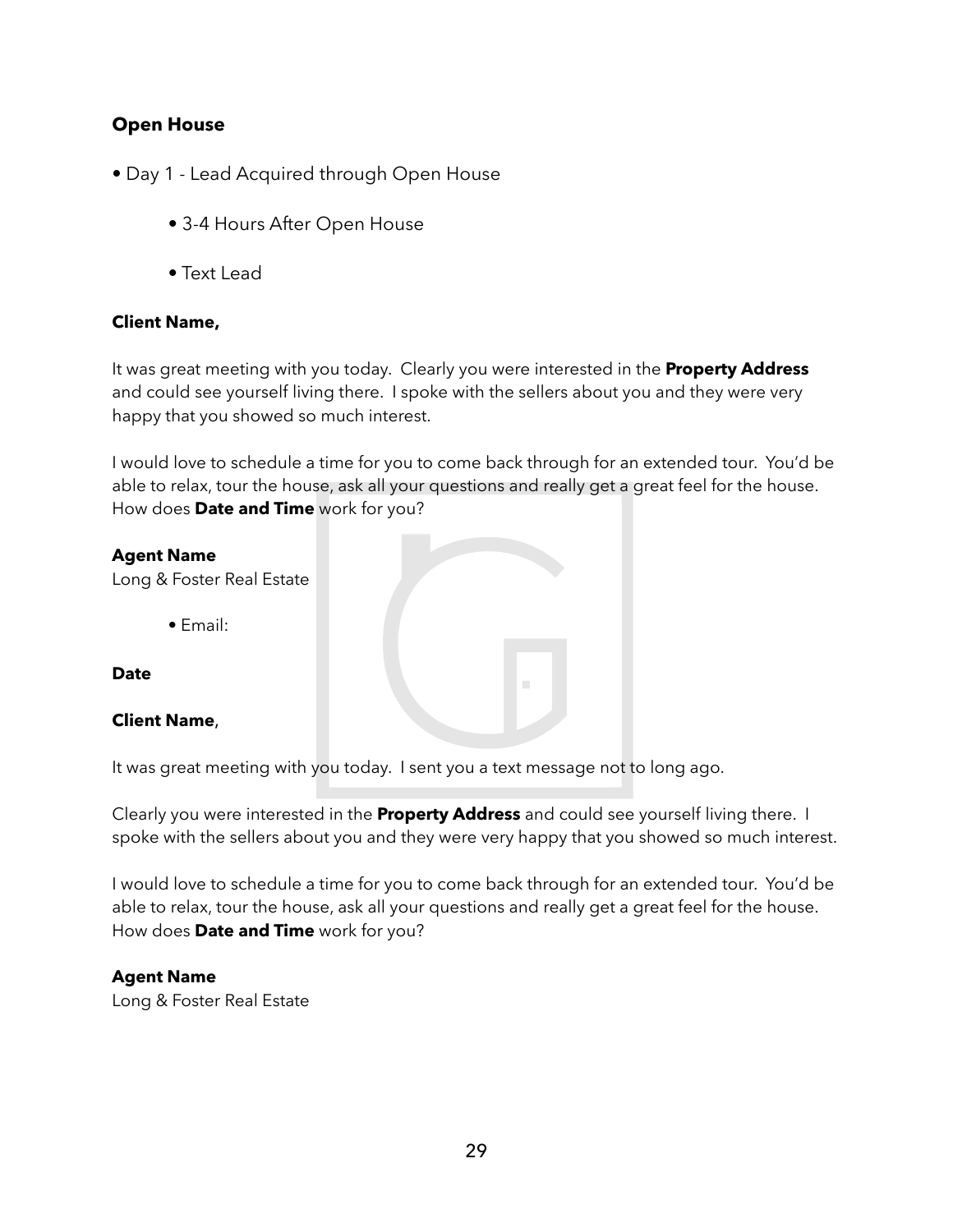- Day 2 Call Client
	- Social Media Retargeting
		- Add Client Emails to "All Clients" ReTargeting FB Audience
		- Run/Send Relevant Ads/Videos to Potential Clients
	- Text Intro Video w/ the Following Message

## Hey **Client Name**,

I thought you'd like to know more about me and how I do business. Here's a short intro. **http://bit.ly/IntroductionToPhilGerdes**

## **Agent Name**

Long & Foster Real Estate

- Day 3 Call Client Again
- Day 3 Send Client Text Message

## **Client Name**,

I'd love to get you schedule to see **Property Address** or maybe some other homes this weekend. Is Saturday or Sunday better for you? My schedule is filling up and I wanted to be sure that I blocked off some time for you.

#### **Agent Name**

Long & Foster Real Estate

• Day 4 - Send Client Video Text Message w/ the Following:

#### **Client Name**,

You must be SUPER busy! Let's get you back out to see some homes ASAP starting with Property Address. I can make time on 2 Days and times you are available, what works best for you? Get back to me asap and let's make it happen. I'm looking forward to working you.

#### **Agent Name**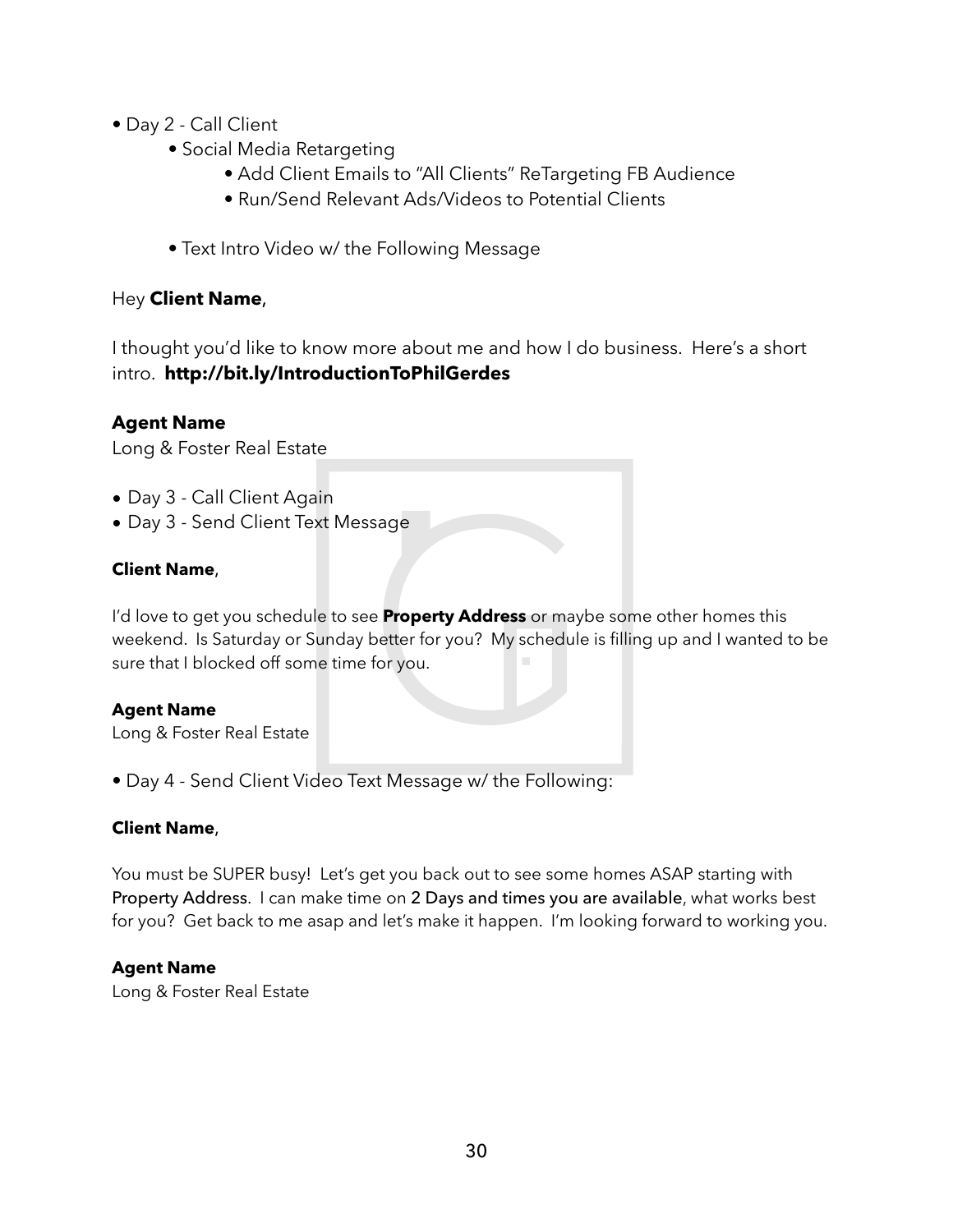• Day 5 - Send the Following Email

#### **Client Name**,

Are you no longer interested in finding the perfect home before the end of the year? If not, please email or text us letting us know.

## **Agent Name**

Long & Foster Real Estate